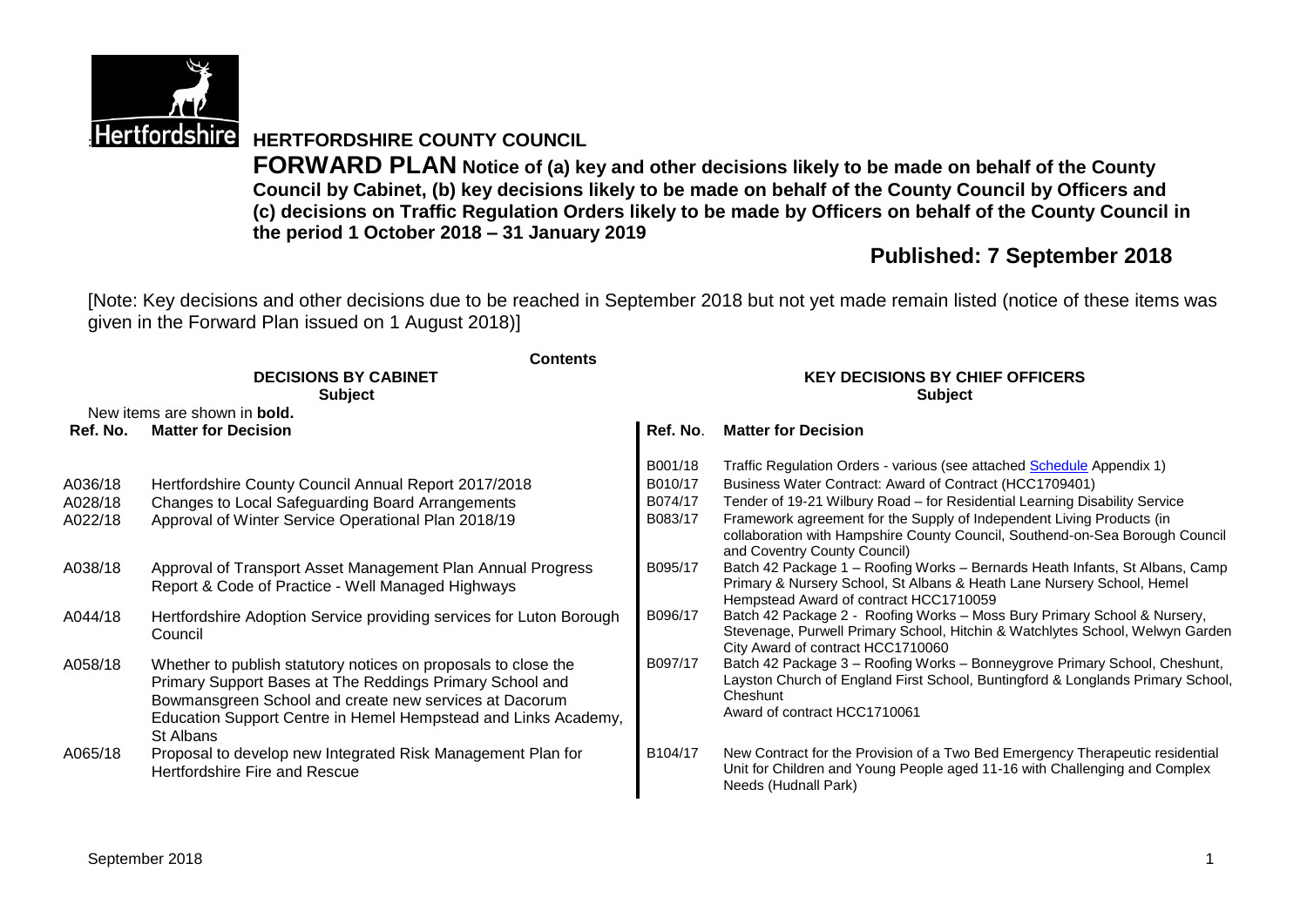| A063/18 | Q1 Finance Budget Monitor - including approval of a proposed<br>budget virement between Learning Disability care purchasing and<br>staffing budgets (Adult Care Services) and approval of a proposed<br>increase of Capital budgets using specified Grants | B107/17 | Cross regional tender process to establish a new contract for the provision of<br>Residential Placements for Children and Young People aged 10-17 with Challenging<br>and Complex needs: Award of contract  |
|---------|------------------------------------------------------------------------------------------------------------------------------------------------------------------------------------------------------------------------------------------------------------|---------|-------------------------------------------------------------------------------------------------------------------------------------------------------------------------------------------------------------|
| A064/18 | Proposed Application to form Business Rates Retention Pilot/Pool                                                                                                                                                                                           | B111/17 | St Albans Library - Refurbishment<br>HCC1709428                                                                                                                                                             |
| A066/18 | To consider the future of 4 Red Lion Close & 3 Wall Hall Cottages,<br>Blackbirds Farm, Aldenham                                                                                                                                                            | B115/17 | The Supply of Office Furniture                                                                                                                                                                              |
| A057/18 | To consider whether to approve the establishment of a Public<br>Service Mutual, to deliver Hertfordshire's Libraries Service                                                                                                                               | B007/18 | Procurement and award of contract to extend superfast fibre broadband to the last<br>percentage of rural business areas in Hertfordshire in line with DEFRA funding<br>provision                            |
| A037/18 | Developments and Finance - Review of scope of works and charges<br>to developers for newly created highways                                                                                                                                                | B010/18 | Provision of adult weight management services - Award of contract                                                                                                                                           |
| A048/18 | TRO Process - reviewing the reduction in consultation process for<br>20mph zone/limits                                                                                                                                                                     | B027/18 | Future of the old fire station, High Street, Ware                                                                                                                                                           |
| A049/18 | <b>LED Illumination Strategy</b>                                                                                                                                                                                                                           | B038/18 | Contract for the provision of bulking and transfer arrangements for Local Authority<br><b>Collected Waste</b>                                                                                               |
| A050/18 | <b>Network Resilience Strategy</b>                                                                                                                                                                                                                         | B041/18 | Extend the contract for the provision of sexual health services                                                                                                                                             |
| A051/18 | Care Leaver - Council Tax Exemption                                                                                                                                                                                                                        | B042/18 | Use of Guardians on Hertfordshire County Council Assets                                                                                                                                                     |
| A052/18 | Hertfordshire County Council School admission arrangements 20/21<br>- Proposals for Consultation                                                                                                                                                           | B044/18 | Batch 43 Package 1- Window Walling - Bushey Heath, Dewhurst St Mary,<br>Colnbrook and Cassiobury Infant & Nursery School, Swing Gate School Award of<br>contract<br>HCC1810417                              |
| A067/18 | Additional School Places (approval of funding to support the<br>expansion of Watford Grammar School for Girls)                                                                                                                                             | B046/18 | Batch 44 Package 1 - Roofing -Cassiobury Infant & Nursery, Kingsway Infant<br>School Award of contract<br>HCC1810420                                                                                        |
| A045/18 | Amendment to Trading Standards Formal Actions Policy                                                                                                                                                                                                       | B047/18 | Batch 44 Package 2 - Roofing Works - Holwell Primary, Margaret Wix Primary, &<br>Millmead School Award of contract<br>HCC1810421                                                                            |
| A047/18 | Implement a Children's Community Equipment offer - Award of<br>contract                                                                                                                                                                                    | B048/18 | Batch 44 Package 3 - Roofing Works - Studlands Rise School & North Education<br>Support Centre Award of contract<br>HCC1810422                                                                              |
| A053/18 | Adoption of Revised Minerals And Waste Development Scheme                                                                                                                                                                                                  | B049/18 | Batch 45 Package 1 - Mechanical Works - Watton-at-Stone Primary and Nursery<br>School & Holdbrook Primary School Award of contract<br>HCC1810423                                                            |
| A054/18 | South West Herts Growth and Transport Plan                                                                                                                                                                                                                 | B050/18 | Blackbird Farm Roofing and Asbestos works<br>Award of contract<br>HCC1810464                                                                                                                                |
| A055/18 | Approval of the Hertfordshire County Council Prevention Strategy                                                                                                                                                                                           | B051/18 | Implementing an assistive technology pilot across older people's services to<br>evaluate new digital technologies to support people's independence and increase<br>their ability to stay in their own homes |
| A056/18 | Publication for public consultation of new Integrated Risk<br>Management Plan for Hertfordshire Fire and Rescue Service                                                                                                                                    | B062/18 | To extend the contract for Waterdale Waste Transfer Station for up to six months to<br>August 2019                                                                                                          |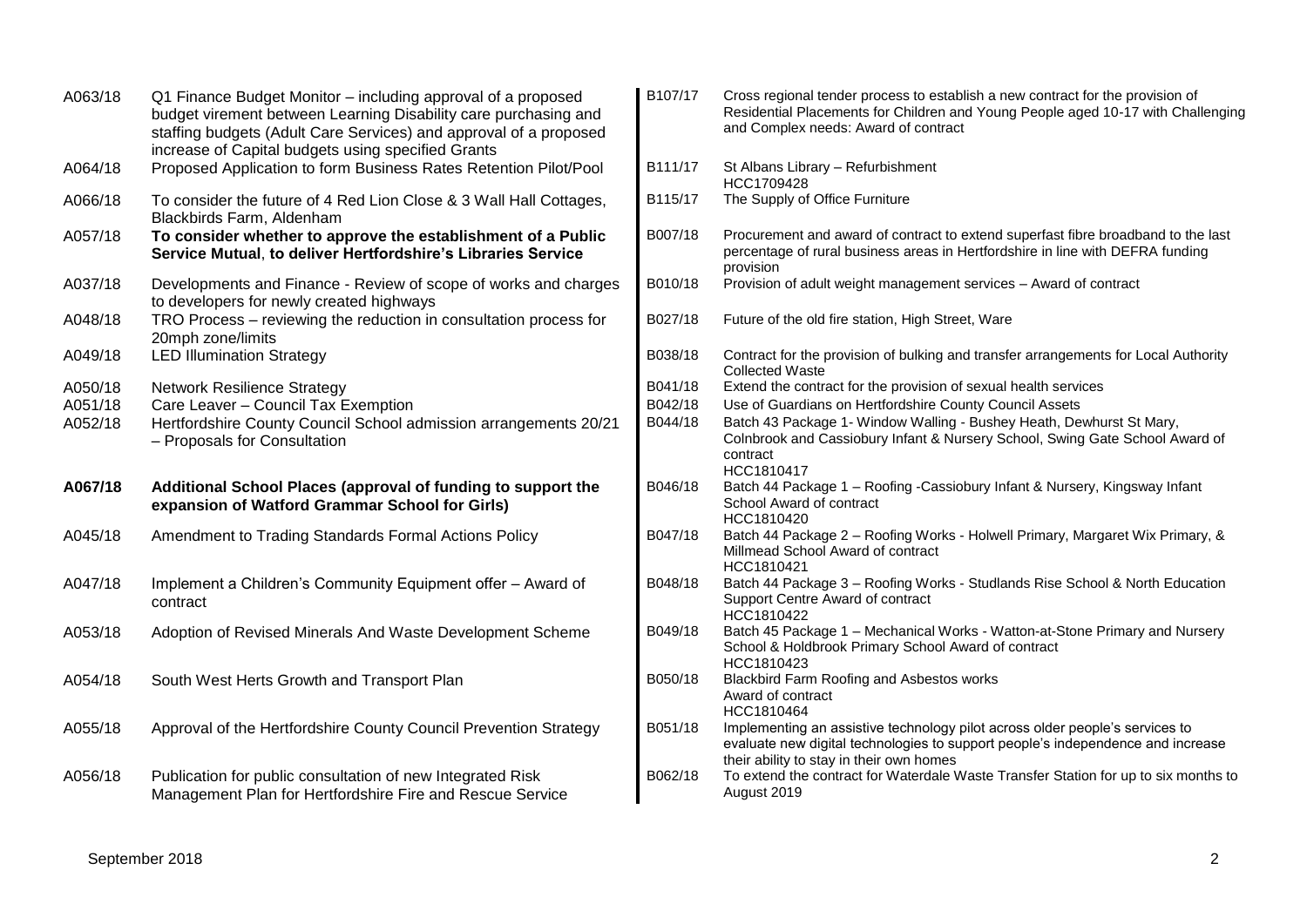| A068/18 | Delegation under section 9EA of the Local Government Act for<br>North Herts District Council to provide a telecare service on<br>behalf of Hertfordshire County Council                                                                                                                                                | B063/18 | Implementing an assistive technology pilot across Learning Disabilities Services.                                                                                                        |
|---------|------------------------------------------------------------------------------------------------------------------------------------------------------------------------------------------------------------------------------------------------------------------------------------------------------------------------|---------|------------------------------------------------------------------------------------------------------------------------------------------------------------------------------------------|
| A061/18 | Approval for Pre-Submission publication of the Minerals Local Plan in<br>line with regulations (Reg 19 Town & Country Planning (Local<br>Planning)(England) regulations 2012) and approval for subsequent<br>submission of the document (Minerals Local Plan) to the Secretary of<br>State for Independent examination | B065/18 | Batch 43 Package 5 Window Walling - Colnbrook School, Watford & Swing Gate<br>Infant & Nursery School Berkhamsted - award of Contract HCC1810589                                         |
| A069/18 | Approval of proposed Public Health Integrated Plan savings                                                                                                                                                                                                                                                             | B066/18 | Expansion of Leavesden Green Primary School - Award of Contract<br>HCC1810557                                                                                                            |
| A062/18 | 16+ and 19-25 Home School Transport – proposals for consultation                                                                                                                                                                                                                                                       | B068/18 | Award of Contract - short term 'bridging' arrangements for the treatment and final<br>disposal of local authority collected residual waste arising in Hertfordshire from 2020<br>$-2022$ |
|         |                                                                                                                                                                                                                                                                                                                        | B069/18 | Award of Contract for Vehicle Management to undertake maintenance, repairs, fleet<br>management, lease car management and vehicle purchase                                               |
|         |                                                                                                                                                                                                                                                                                                                        | B071/18 | Award of contract for the provision of Temporary Agency Worker services with effect<br>from April 2019                                                                                   |
|         |                                                                                                                                                                                                                                                                                                                        | B072/18 | Block Contract for the Provision of Intensive Support to Prevent Family Breakdown<br><b>Award of Contract</b>                                                                            |
|         |                                                                                                                                                                                                                                                                                                                        | B073/18 | Extension to contract with Pohwer for Herts Help                                                                                                                                         |
|         |                                                                                                                                                                                                                                                                                                                        | B074/18 | Provision of Building Cleaning for Nobel School - Award of contract                                                                                                                      |
|         |                                                                                                                                                                                                                                                                                                                        | B078/18 | Re-commissioning of a Supported Living Service in Welwyn Hatfield - Award of<br>contract                                                                                                 |
|         |                                                                                                                                                                                                                                                                                                                        | B079/18 | Provision of Adult Weight Management Services - Award of contract                                                                                                                        |
|         |                                                                                                                                                                                                                                                                                                                        | B080/18 | Provision of Occupational Health and Employee Assistance Programme with effect<br>from April 2019 - Award of contract                                                                    |
|         |                                                                                                                                                                                                                                                                                                                        | B081/18 | Provision of a Learning Provider with effect from April 2019 - Award of Contract                                                                                                         |
|         |                                                                                                                                                                                                                                                                                                                        | B082/18 | Provision of organics waste treatment /composting and bulking services - Award of<br>contract                                                                                            |
|         |                                                                                                                                                                                                                                                                                                                        | B083/18 | To enter into a Delivery Agreement for the construction of the New Ware Household<br><b>Waste Recycling Centre</b>                                                                       |
|         |                                                                                                                                                                                                                                                                                                                        | B087/18 | Extension of Housing Related Support Contracts for Adults with Complex Needs                                                                                                             |
|         |                                                                                                                                                                                                                                                                                                                        | B088/18 | To consult on the future provision of housing related support for adult drug and<br>alcohol users                                                                                        |
|         |                                                                                                                                                                                                                                                                                                                        | B090/18 | To establish a Framework Agreement for future Supported Living services and<br>appoint providers via a full competitive tender process                                                   |
|         |                                                                                                                                                                                                                                                                                                                        | B091/18 | Whether to reconfigure the future provision of housing related support for adult drug<br>and alcohol users                                                                               |
|         |                                                                                                                                                                                                                                                                                                                        | B092/18 | Award of contract for the provision of Young Carers Support Service                                                                                                                      |
|         |                                                                                                                                                                                                                                                                                                                        | B093/18 | Award of contract for the provision of Occupational Health and Employee Assistance<br>Programme with effect from April 2019                                                              |
|         |                                                                                                                                                                                                                                                                                                                        | B094/18 | Award of Contract for the Provision of a Learning Provider with effect from April<br>2019                                                                                                |
|         |                                                                                                                                                                                                                                                                                                                        | B095/18 | To give final approval to a contribution in respect of playing field works for the<br>Croxley Danes School, Croxley Green                                                                |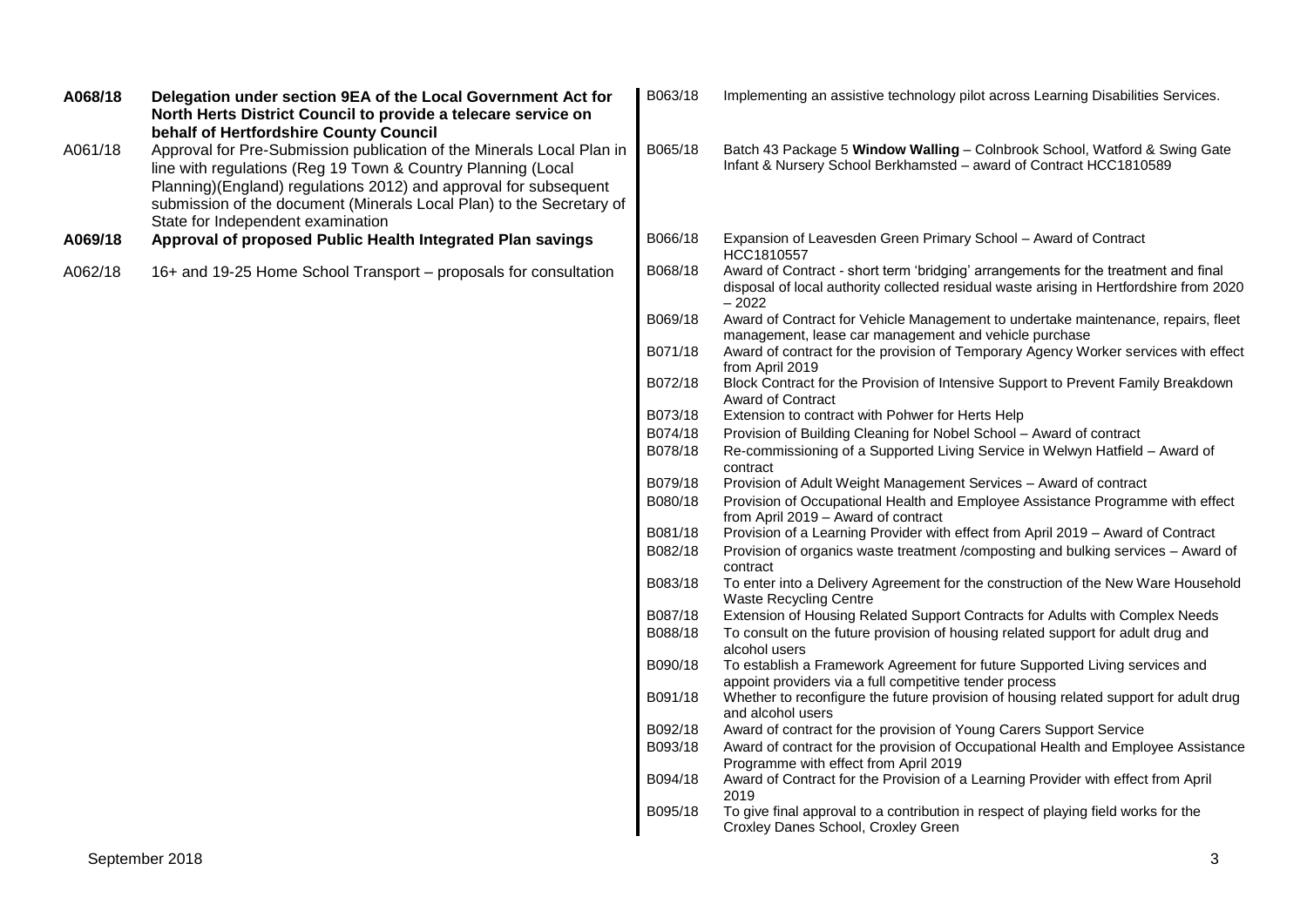| B096/18 | To give final approval to a contribution in respect of playing field works for the                                                                            |
|---------|---------------------------------------------------------------------------------------------------------------------------------------------------------------|
| B097/18 | Katherine Warington School, Harpenden.<br>Whether or not to agree to the proposal, following the publishing of statutory notices,                             |
|         | to reconfigure existing services to schools to meet the needs of primary-aged                                                                                 |
|         | children with specific learning difficulties (SpLD)                                                                                                           |
|         | Closure of the existing SpLD bases in 10 schools across the County and the                                                                                    |
|         | organisation of Outreach Support to four teams under the Special Educational                                                                                  |
|         | Needs (SEN) specialist 0-25 support service                                                                                                                   |
| B098/18 | Extension of existing Hertfordshire Care Providers Association (HCPA) contract                                                                                |
|         | under clause 3.3 of existing contract                                                                                                                         |
| B099/18 | Consideration of a reduction in the liability insurance premium based on changes to                                                                           |
|         | self-insurance thresholds under the long term agreement with QBE (insurance                                                                                   |
|         | provider)                                                                                                                                                     |
| B100/18 | Hertfordshire Adult and Family Learning Service (HAFLS) - Whether to Tender                                                                                   |
|         | for the provision of Adult Learning across Hertfordshire for academic year                                                                                    |
|         | 2019/20                                                                                                                                                       |
| B101/18 | Award of contract for provision of external / internal Audit contractor, to<br>supplement the available in-house internal Audit resource, for the delivery of |
|         | the County's Shared Internal Audit Service (SIAS) from 1 April 2019                                                                                           |
|         |                                                                                                                                                               |
|         |                                                                                                                                                               |
| B102/18 | Procurement for The provision of an Enterprise Resource Planning (ERP)                                                                                        |
| B103/18 | System for Herts FullStop: Award of contract                                                                                                                  |
|         | The Supply of Whiteboards, Notice Boards and Associated Equipment                                                                                             |
|         | Framework in association with Hampshire County Council and Suffolk County<br><b>Council: Award of contract</b>                                                |
| B104/18 | The Provision of a Catalogue Printing Service for Herts FullStop: Award of                                                                                    |
|         | contract                                                                                                                                                      |
| B105/18 | Environmental Resource Planning Consultancy Framework: Award of contract                                                                                      |
| B106/18 | To establish a Framework Agreement for future Supported Living Services                                                                                       |
|         | and appoint providers via a full competitive tender process                                                                                                   |
| B107/18 | Provision of Art Therapy Sessions - Award of contract                                                                                                         |
| B108/18 | HCC1810701 - School Expansion - Belswains School, Hemel Hempstead:                                                                                            |
|         | <b>Award of contract</b>                                                                                                                                      |
| B109/18 | HCC1810703 - Property Works Framework 2019-2023                                                                                                               |
| B110/18 | HCC1810704 - Property Consultancy Framework 2019 - 2023                                                                                                       |
| B111/18 | HCC1810826 - Provision of Demountable temporary / modular buildings:<br><b>Award of contract</b>                                                              |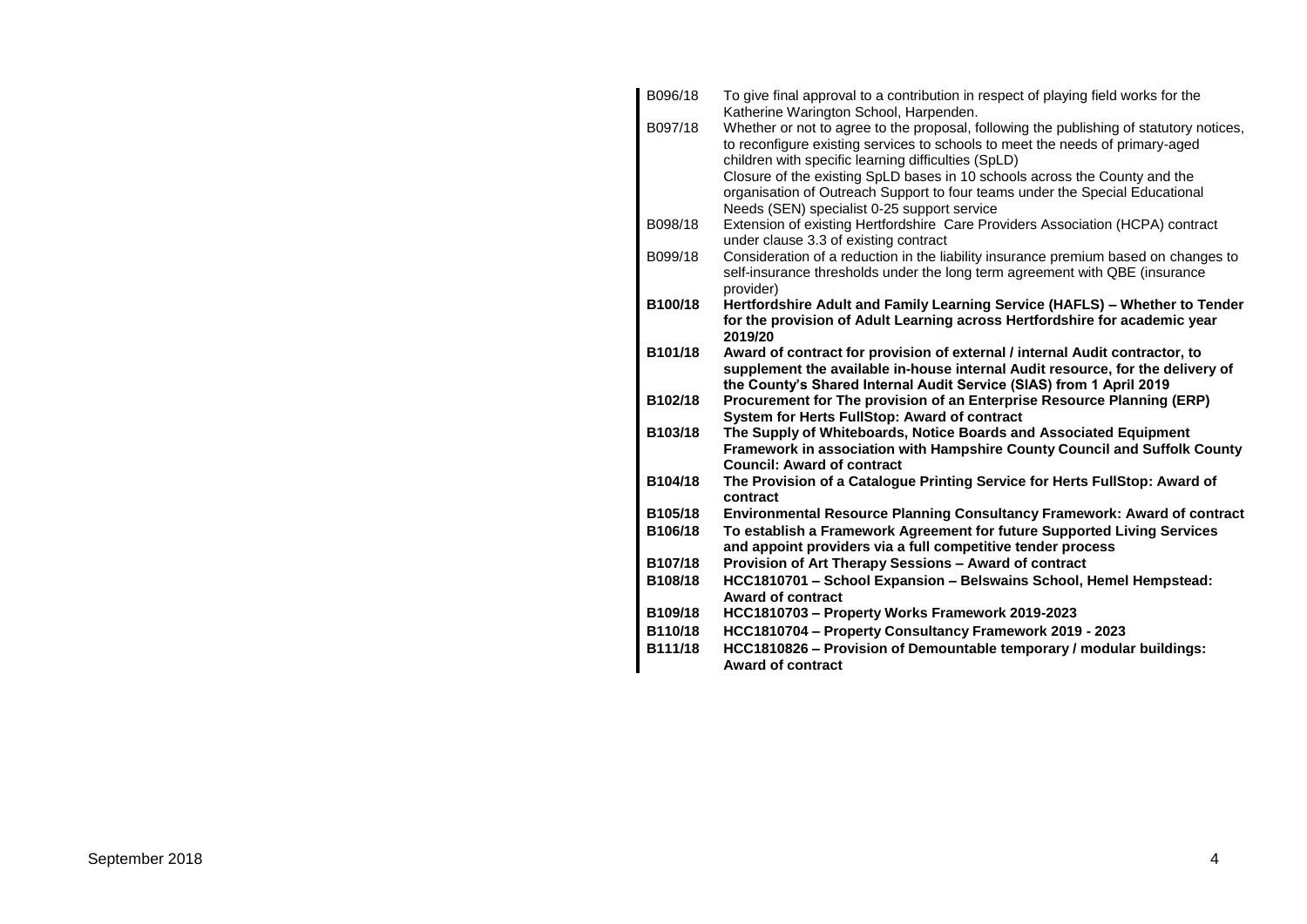| Ref. No. | <b>Matter for Decision</b>                                                                                                | Date<br>decision to<br>be made | <b>Cabinet Panels to be</b><br>consulted              | <b>Officer contact for</b><br>this matter | Documents to be<br>considered****                           | <b>Exempt from the</b><br><b>Council's Call-In</b><br><b>Procedures</b><br>Yes / No |
|----------|---------------------------------------------------------------------------------------------------------------------------|--------------------------------|-------------------------------------------------------|-------------------------------------------|-------------------------------------------------------------|-------------------------------------------------------------------------------------|
| A036/18  | <b>Hertfordshire County Council</b><br>Annual Report 2017/2018                                                            | 24/09/2018                     | Resources and<br><b>Performance Cabinet</b><br>Panel  | <b>Daisy Stanton</b><br>01992 556736      | Report of the Director of<br>Resources                      | No                                                                                  |
| A028/18  | Changes to Local<br>Safeguarding Board<br>Arrangements                                                                    | 24/09/2018                     | Children, Young People<br>& Families Cabinet<br>Panel | Jenny Coles<br>01992 555755               | Report of the Director of<br><b>Children's Services</b>     | No                                                                                  |
| A022/18  | Approval of Winter Service<br>Operational Plan 2018/19                                                                    | 24/09/2018                     | Highways &<br><b>Environment Cabinet</b><br>Panel     | Steve Johnson<br>01992 658126             | Report of the Director of<br>Environment and Infrastructure | <b>No</b>                                                                           |
| A038/18  | Approval of Transport Asset<br>Management Plan Annual<br>Progress Report & Code of<br>Practice - Well Managed<br>Highways | 24/09/2018                     | Highways &<br><b>Environment Cabinet</b><br>Panel     | Mike Younghusband<br>01992 658171         | Report of the Director of<br>Environment and Infrastructure | No                                                                                  |
| A044/18  | Hertfordshire Adoption Service<br>providing services for Luton<br>Borough Council                                         | 24/09/2018                     | Children, Young People<br>& Families Cabinet<br>Panel | Sue Lowndes<br>07833 484306               | Report of Director of Children's<br><b>Services</b>         | No                                                                                  |

**PART A: DECISIONS BY CABINET** Note: New items and amendments are shown in **bold.**

 $\overline{a}$ 

The address from which, subject to any prohibition or restriction on their disclosure, copies of, or extracts from, any document listed is available is County Hall, Pegs Lane, Hertford, SG13 8DE. Other documents relevant to these matters may be submitted to the decision maker. To request details of such documents (if any) as they become available contact Elaine Shell, Democratic Services Manager by email [\(elaine.shell@hertfordshire.gov.uk\)](mailto:elaine.shell@hertfordshire.gov.uk) or phone (01992 555565).

<sup>\*\*\*</sup> In accordance with Regulation 10(1) of The Local Authorities (Executive Arrangements) (Meetings and Access to Information) (England) Regulations 2012 (the '2012 Regulations') this item of business will be considered by Cabinet at its meeting 18 July 2018. Notices issued, as required by the 2012 Regulations, can be viewed at<http://cmis.hertfordshire.gov.uk/hertfordshire/Calendarofcouncilmeetings/tabid/70/ctl/ViewMeetingPublic/mid/397/Meeting/659/Committee/8/Default.aspx> †† Documents to be considered by the Cabinet are published in the Council's website at

<https://cmis.hertfordshire.gov.uk/hertfordshire/Calendarofcouncilmeetings.aspx>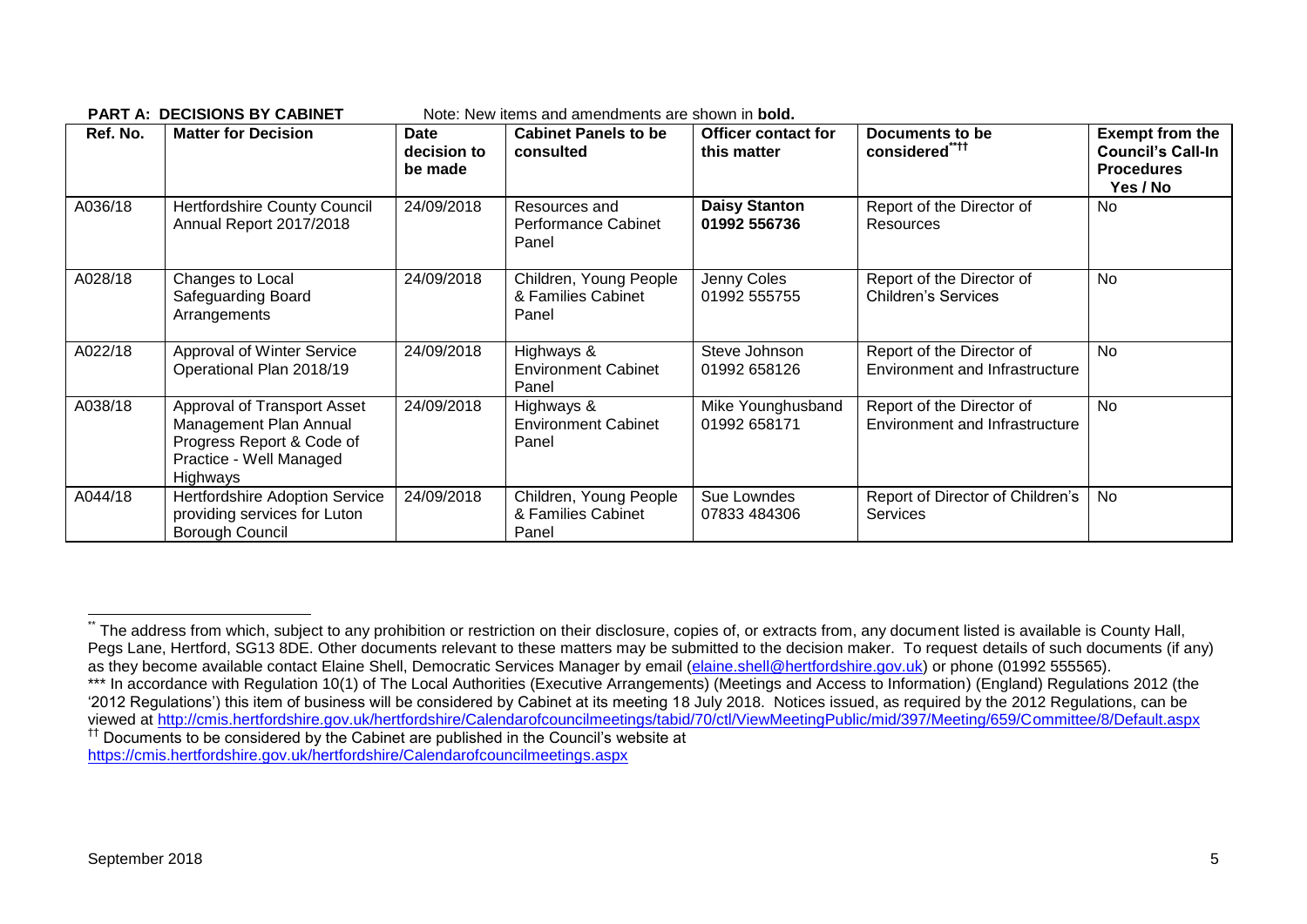| A058/18 | Whether to publish statutory<br>notices on proposals to close<br>the Primary Support Bases at<br>The Reddings Primary School<br>and Bowmansgreen School<br>and create new services at<br>Dacorum Education Support<br>Centre in Hemel Hempstead<br>and Links Academy, St Albans | 24/09/2018  | Education, Libraries and<br><b>Localism Cabinet Panel</b> | Jennie Newman<br>01992 588541       | Report to the Director of<br><b>Children's Services</b>  | <b>No</b>                                                                                                                                                                                                                                |
|---------|---------------------------------------------------------------------------------------------------------------------------------------------------------------------------------------------------------------------------------------------------------------------------------|-------------|-----------------------------------------------------------|-------------------------------------|----------------------------------------------------------|------------------------------------------------------------------------------------------------------------------------------------------------------------------------------------------------------------------------------------------|
| A065/18 | Proposal to develop new<br>Integrated Risk Management<br>Plan for Hertfordshire Fire and<br>Rescue                                                                                                                                                                              | 24/09/2018  | <b>Community Safety and</b><br>Waste Management           | Darryl Keen,<br>01992 507500        | Report of the Director of<br><b>Community Protection</b> | <b>No</b>                                                                                                                                                                                                                                |
| A063/18 | Q1 Finance Budget Monitor -<br>including approval of a<br>proposed budget virement<br>between Learning Disability<br>care purchasing and staffing<br>budgets (Adult Care Services)<br>and approval of a proposed<br>increase of Capital budgets<br>using specified Grants       | 24/09/02018 | Resources and<br><b>Performance Cabinet</b><br>Panel      | <b>Helen Maneuf</b><br>01992 555502 | Report of the Director of<br><b>Resources</b>            | <b>No</b>                                                                                                                                                                                                                                |
| A064/18 | Proposed Application to form<br><b>Business Rates Retention</b><br>Pilot/Pool                                                                                                                                                                                                   | 24/09/2018  | Resources and<br><b>Performance Cabinet</b><br>Panel      | Ben Jay<br>01992 556257             | Report of the Director of<br>Resources                   | Yes<br>(d) Where the<br>Director of<br>Resources<br>certifies that the<br>Council would be<br>likely to suffer<br>prejudice from a<br>delay in<br>implementation of<br>the decision<br>resulting from the<br>decision being<br>Called-in |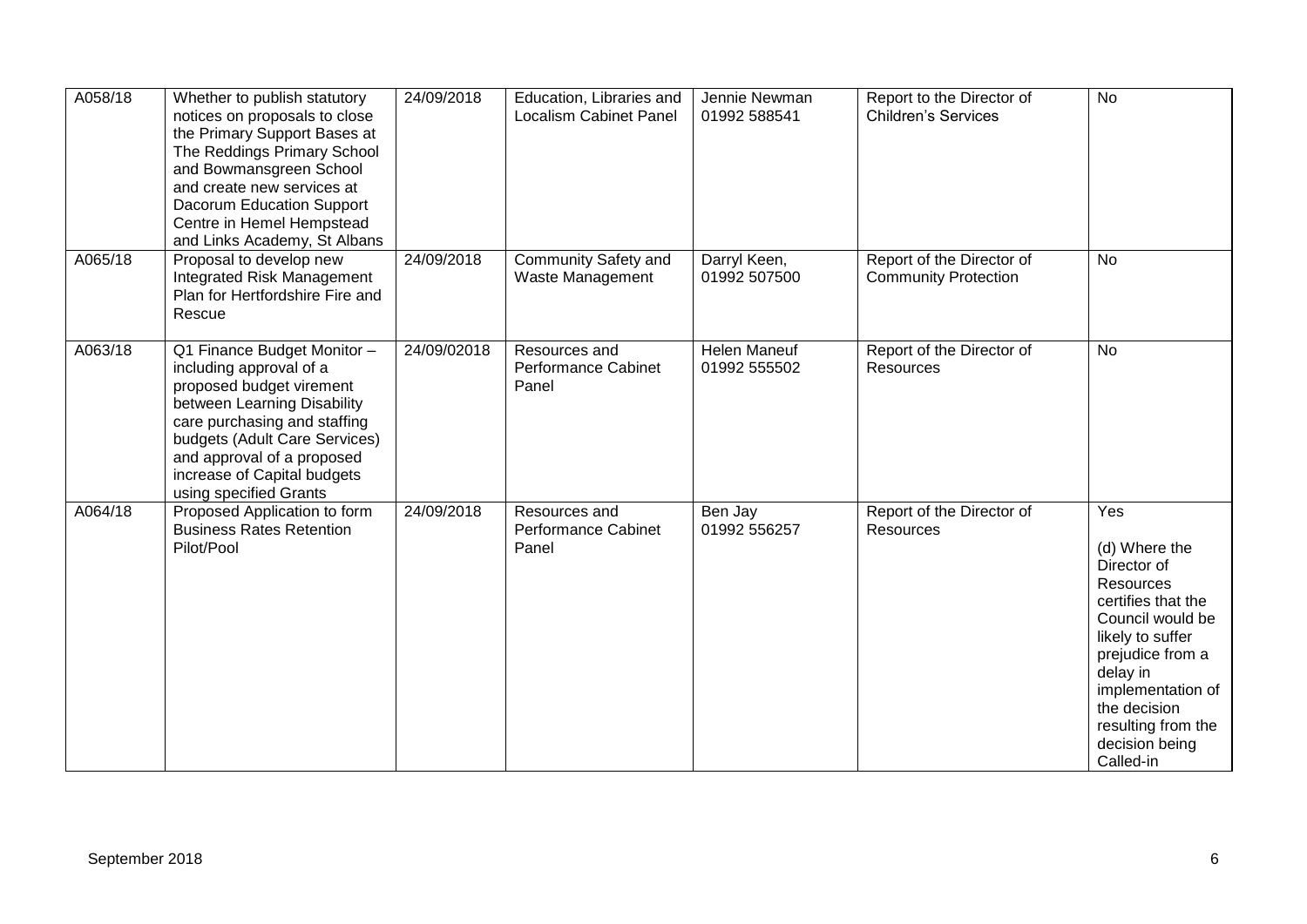| A066/18 | To consider the future of 4 Red<br>Lion Close & 3 Wall Hall<br>Cottages, Blackbirds Farm,<br>Aldenham                                        | 24/09/2018 | Resources &<br>Performance Cabinet<br>Panel                                                            | <b>Sharon Roskilly</b><br>01992 555988 | Report of the Director of<br>Resources<br>Part I and Part II Report -<br>due to 'Information relating<br>to the financial or business<br>affairs of any particular<br>person (including the<br>Council)'. | <b>No</b>      |
|---------|----------------------------------------------------------------------------------------------------------------------------------------------|------------|--------------------------------------------------------------------------------------------------------|----------------------------------------|-----------------------------------------------------------------------------------------------------------------------------------------------------------------------------------------------------------|----------------|
| A057/18 | To consider whether to<br>approve the establishment<br>of a Public Service Mutual,<br>to deliver Hertfordshire's<br><b>Libraries Service</b> | 22/10/2018 | Education, Libraries &<br><b>Localism Cabinet Panel</b>                                                | <b>Andrew Bignell</b><br>01707 281559  | Report of the Director of<br>Resources                                                                                                                                                                    | <b>No</b>      |
| A037/18 | Developments and Finance -<br>Review of scope of works and<br>charges to developers for<br>newly created highways                            | 22/10/2018 | Highways &<br><b>Environment Cabinet</b><br>Panel                                                      | Mike Younghusband<br>01992 658171      | Report of the Director of<br><b>Environment and Infrastructure</b>                                                                                                                                        | <b>No</b>      |
| A048/18 | TRO Process - reviewing the<br>reduction in consultation<br>process for 20mph zone/limits                                                    | 22/10/2018 | Highways &<br><b>Environment Cabinet</b><br>Panel                                                      | Paul Gellard<br>01992 658142           | Report of the Director of<br><b>Environment and Infrastructure</b>                                                                                                                                        | <b>No</b>      |
| A049/18 | <b>LED Illumination Strategy</b>                                                                                                             | 22/10/2018 | Highways &<br><b>Environment Cabinet</b><br>Panel                                                      | Mike Younghusband<br>01992 658171      | Report of the Director of<br><b>Environment and Infrastructure</b>                                                                                                                                        | $\overline{N}$ |
| A050/18 | <b>Network Resilience Strategy</b>                                                                                                           | 22/10/2018 | Highways &<br><b>Environment Cabinet</b><br>Panel                                                      | <b>Graham Barrow</b><br>01992 658196   | Report of the Director of<br><b>Environment and Infrastructure</b>                                                                                                                                        | <b>No</b>      |
| A051/18 | Care Leaver - Council Tax<br>Exemption                                                                                                       | 22/10/2018 | Children, Young People<br>& Families Cabinet<br>Panel<br>Resources and<br>Performance Cabinet<br>Panel | Marion Ingram<br>01992 588620          | Report of Director of Children's<br><b>Services</b>                                                                                                                                                       | <b>No</b>      |
| A052/18 | Hertfordshire County Council<br>School admission<br>arrangements 20/21 -<br>Proposals for Consultation                                       | 22/10/2018 | Education, Libraries &<br><b>Localism Cabinet Panel</b>                                                | Jayne Abery<br>01992 588785            | Report of the Director of<br><b>Children's Services</b>                                                                                                                                                   | <b>No</b>      |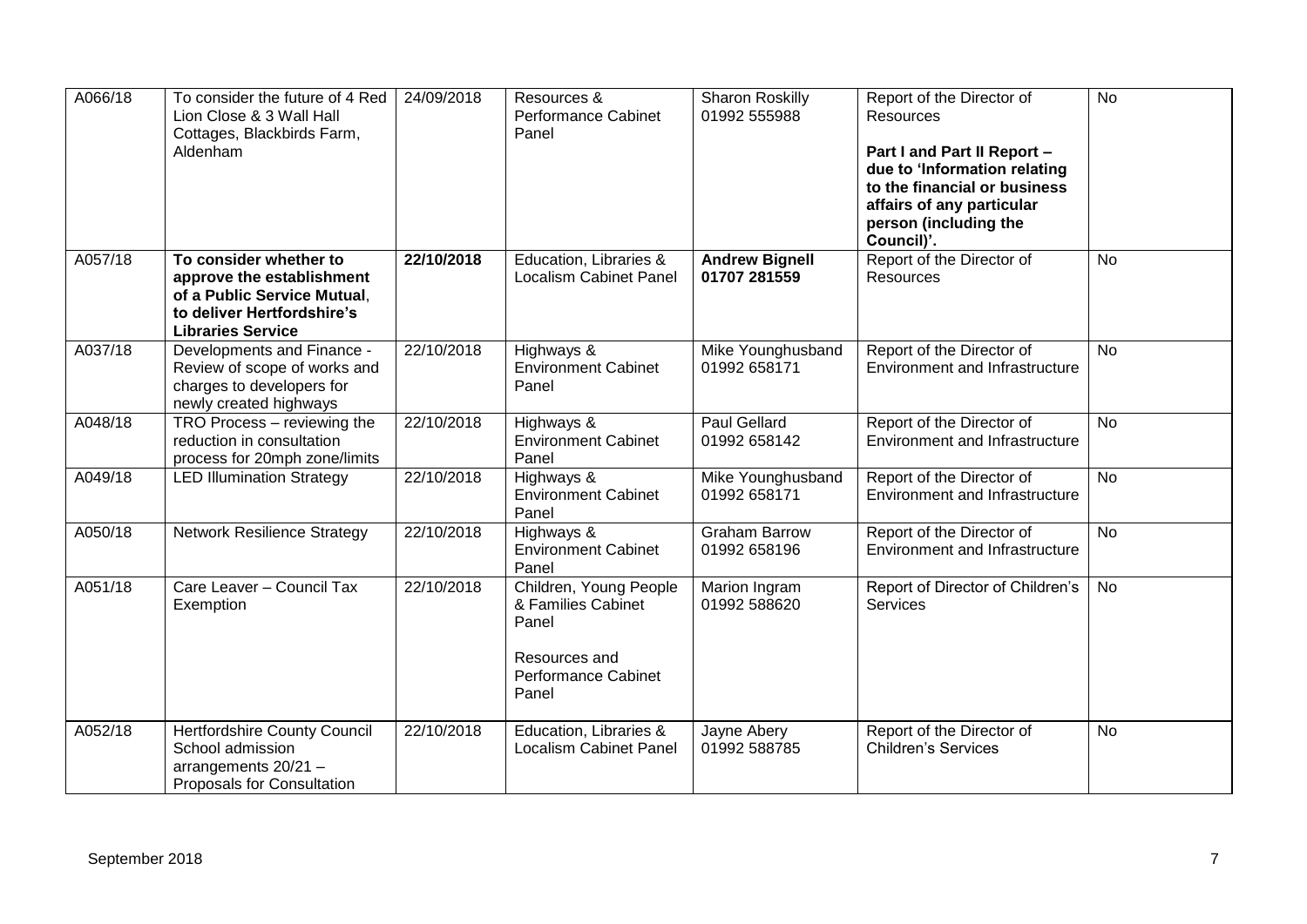| A067/18 | <b>Additional School Places</b><br>(approval of funding to<br>support the expansion of<br><b>Watford Grammar School for</b><br>Girls)                                                                                  | 22/10/2018                                               | <b>Education, Libraries &amp;</b><br><b>Localism Cabinet</b><br><b>Panel</b> | Dan Hardy<br>01992 588923             | <b>Report of the Director of</b><br><b>Childrens Services</b><br>Part I and Part II Report -<br>due to 'Information relating<br>to the financial or business<br>affairs of any particular<br>person (including the<br>Council)'. | <b>No</b> |
|---------|------------------------------------------------------------------------------------------------------------------------------------------------------------------------------------------------------------------------|----------------------------------------------------------|------------------------------------------------------------------------------|---------------------------------------|----------------------------------------------------------------------------------------------------------------------------------------------------------------------------------------------------------------------------------|-----------|
| A045/18 | Amendment to Trading<br><b>Standards Formal Actions</b><br>Policy                                                                                                                                                      | 26/11/2018                                               | <b>Community Safety &amp;</b><br>Waste Management<br><b>Cabinet Panel</b>    | <b>Guy Pratt</b><br>01707 292590      | Report of the Director of<br><b>Community Protection</b>                                                                                                                                                                         | <b>No</b> |
| A047/18 | Implement a Children's<br>Community Equipment offer -<br>Award of contract                                                                                                                                             | 26/11/2018                                               | Children, Young People<br>& Families Cabinet<br>Panel                        | <b>Oliver Barnes</b><br>01992 556309  | Report of Director of Children's<br><b>Services</b>                                                                                                                                                                              | <b>No</b> |
| A053/18 | <b>Adoption of Revised Minerals</b><br>And Waste Development<br>Scheme                                                                                                                                                 | Cabinet<br>26/11/2018<br>County<br>Council<br>27/11/2018 | Growth, Infrastructure,<br>Planning & the Economy<br><b>Cabinet Panel</b>    | <b>Julie Greaves</b><br>01992 556227  | Report of the Director of<br><b>Environment and Infrastructure</b>                                                                                                                                                               | Yes       |
| A054/18 | South West Herts Growth and<br><b>Transport Plan</b>                                                                                                                                                                   | 26/11/2018                                               | Growth, Infrastructure,<br>Planning & the Economy<br><b>Cabinet Panel</b>    | <b>Rupert Thacker</b><br>01992 658176 | Report of the Director of<br><b>Environment and Infrastructure</b>                                                                                                                                                               | <b>No</b> |
| A055/18 | Approval of the Hertfordshire<br><b>County Council Prevention</b><br>Strategy                                                                                                                                          | 26/11/2018                                               | Public Health &<br><b>Prevention Cabinet</b><br>Panel                        | <b>Jim McManus</b><br>01992 556884    | Report of the Director of Public<br>Health                                                                                                                                                                                       | No        |
| A056/18 | Publication for public<br>consultation of new Integrated<br>Risk Management Plan for<br>Hertfordshire Fire and Rescue<br>Service                                                                                       | 26/11/2018                                               | Community Safety and<br>Waste Management<br><b>Cabinet Panel</b>             | Darryl Keen<br>01992 507500           | Report of the Director of<br><b>Community Protection</b>                                                                                                                                                                         | <b>No</b> |
| A068/18 | <b>Delegation under section</b><br><b>9EA of the Local</b><br><b>Government Act for North</b><br><b>Herts District Council to</b><br>provide a telecare service on<br>behalf of Hertfordshire<br><b>County Council</b> | 26/11/2018                                               | <b>Adult Health Care</b><br><b>Cabinet Panel</b>                             | <b>Helen Maneuf</b><br>01438 845502   | <b>Report of the Director of</b><br><b>Adult Care Services</b>                                                                                                                                                                   | <b>No</b> |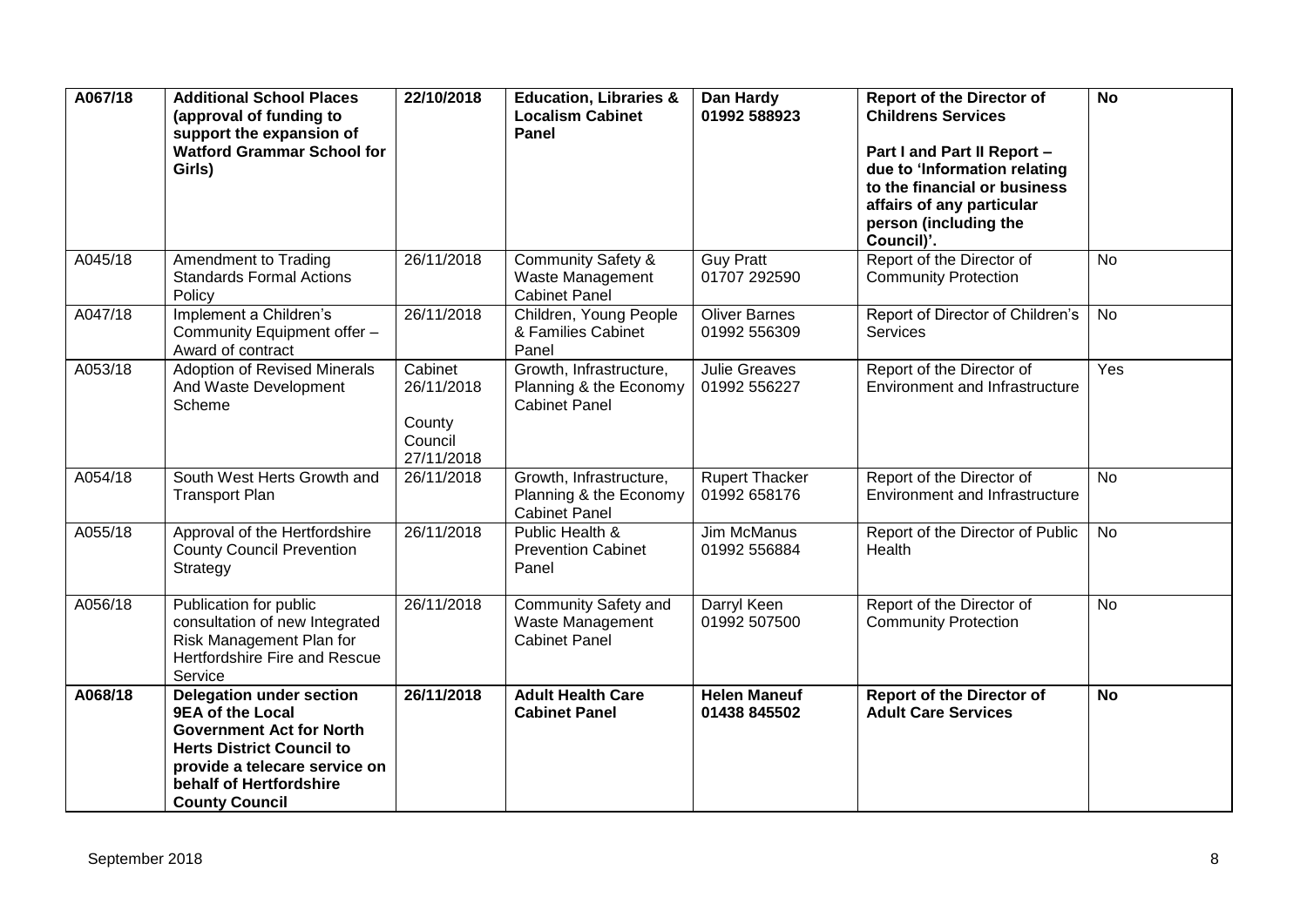| A061/18 | Approval for Pre-Submission<br>publication of the Minerals<br>Local Plan in line with<br>regulations (Reg 19 Town &<br><b>Country Planning (Local</b><br>Planning)(England) regulations<br>2012) and approval for<br>subsequent submission of the<br>document (Minerals Local<br>Plan) to the Secretary of State<br>for Independent examination | Cabinet<br>26/11/2018<br>County<br>Council<br>27/11/2018 | Growth, Infrastructure,<br>Planning & the Economy<br><b>Cabinet Panel</b>                             | <b>Julie Greaves</b><br>01992 556227 | Report of the Director of<br>Environment and Infrastructure | Yes       |
|---------|-------------------------------------------------------------------------------------------------------------------------------------------------------------------------------------------------------------------------------------------------------------------------------------------------------------------------------------------------|----------------------------------------------------------|-------------------------------------------------------------------------------------------------------|--------------------------------------|-------------------------------------------------------------|-----------|
| A069/18 | <b>Approval of proposed Public</b><br><b>Health Integrated Plan</b><br>savings                                                                                                                                                                                                                                                                  | 26/11/2018                                               | <b>Public Health &amp;</b><br><b>Prevention Cabinet</b><br>Panel                                      | <b>Jim McManus</b><br>01992 556884   | <b>Report of the Director of</b><br><b>Public Health</b>    | <b>No</b> |
| A062/18 | 16+ and 19-25 Home School<br>Transport - proposals for<br>consultation                                                                                                                                                                                                                                                                          | 17/12/2018                                               | Education, Libraries &<br>Localism Cabinet Panel<br><b>Childrens Services</b><br><b>Cabinet Panel</b> | Jayne Abery<br>01992 588785          | Report of the Director of<br><b>Children's Services</b>     | No        |

#### **Membership of Cabinet:**

| <b>Colette Wyatt-Lowe</b> | <b>Adult Care &amp; Health</b>                      | <b>Phil Bibby</b>      | <b>Highways &amp; Environment</b>     |
|---------------------------|-----------------------------------------------------|------------------------|---------------------------------------|
| <b>Teresa Heritage</b>    | <b>Children, Young People and Families</b>          | <b>David Williams</b>  | <b>Leader of the Council</b>          |
| <b>Terry Hone</b>         | <b>Community Safety &amp; Waste Management</b>      | <b>Richard Roberts</b> | <b>Public Health &amp; Prevention</b> |
| <b>Terry Douris</b>       | <b>Education, Libraries &amp; Localism</b>          | <b>Ralph Sangster</b>  | <b>Resources &amp; Performance</b>    |
| <b>Derrick Ashley</b>     | Growth, Infrastructure, Planning and the<br>Economy |                        |                                       |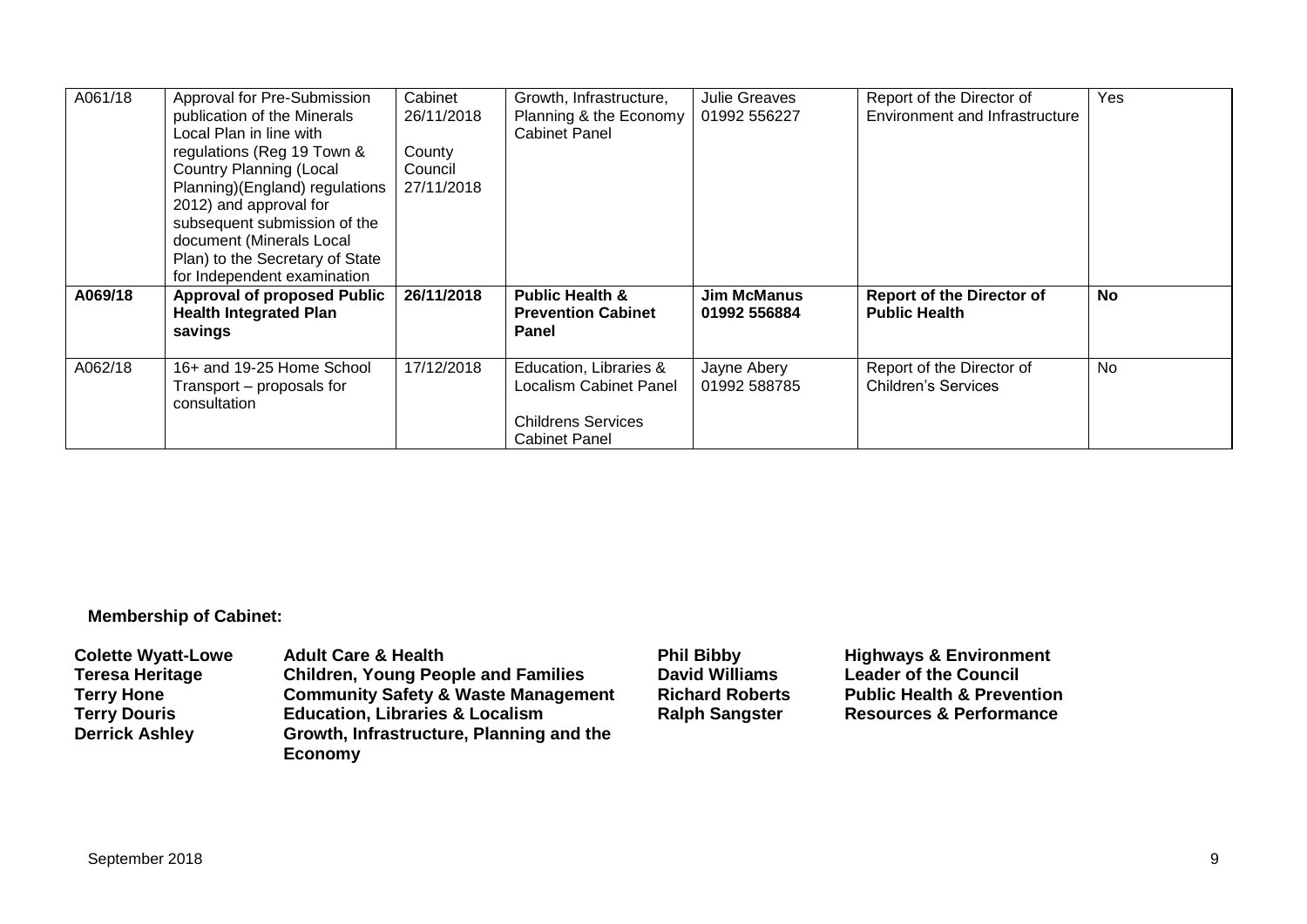**PART B: DECISIONS BY CHIEF OFFICERS Note: New items and amendments are shown in bold.** 

|         | <b>Issue for Decision</b>                                                                                                                                                                                             | Name and Title of<br><b>Decision Maker</b>                        | Date, or<br>period<br>within<br>which,<br>decision to<br>be made | <b>Cabinet Panels to be</b><br>consulted | <b>Officer contact for</b><br>this matter | Documents to be<br>considered <sup>##</sup> | <b>Exempt from the</b><br><b>Council's Call-In</b><br><b>Procedures</b><br>Yes / No |
|---------|-----------------------------------------------------------------------------------------------------------------------------------------------------------------------------------------------------------------------|-------------------------------------------------------------------|------------------------------------------------------------------|------------------------------------------|-------------------------------------------|---------------------------------------------|-------------------------------------------------------------------------------------|
| B001/18 | <b>Traffic Regulation</b><br>Orders - various (see<br>attached Schedule<br>Appendix 1)                                                                                                                                | John Wood<br><b>Chief Executive</b>                               | During the<br>period of this<br><b>Forward Plan</b>              |                                          | <b>Mark Kemp</b><br>01992 555206          | Reports from Lead<br><b>Officers</b>        | No                                                                                  |
| B010/17 | <b>Business Water</b><br>Contract: Award of<br>Contract<br>(HCC1709401)                                                                                                                                               | Neil Taylor<br>Interim Assistant<br>Director Property             | October 2018<br>(was<br><b>September</b><br>2018)                |                                          | Fiona Clark<br>01992 556008               | See Note 2 below                            | No                                                                                  |
| B074/17 | Tender of 19-21<br>Wilbury Road - for<br><b>Residential Learning</b><br><b>Disability Service</b>                                                                                                                     | Helen Maneuf<br><b>Assistant Director</b><br>Planning & Resources | <b>September</b><br>2018 (was<br><b>August 2018)</b>             |                                          | <b>Annette Miles</b><br>01438 843153      | See Note 2 below                            | No                                                                                  |
| B083/17 | Framework<br>agreement for the<br>Supply of<br>Independent Living<br>Products (in<br>collaboration with<br>Hampshire County<br>Council, Southend-<br>on-Sea Borough<br><b>Council and Coventry</b><br>County Council) | Glenn Facey<br>Head of Herts Full Stop                            | October 2018<br>(was<br>September<br>2018)                       |                                          | <b>Chris Mulhall</b><br>01707 281571      | See Note 2 & 3 below                        | No                                                                                  |

1

<sup>‡‡</sup> The address from which, subject to any prohibition or restriction on their disclosure, copies of, or extracts from, any document listed is available is County Hall, Pegs Lane, Hertford, SG13 8DE. Other documents relevant to these matters may be submitted to the decision maker. To request details of such documents (if any) as they become available contact Elaine Shell, Democratic Services Manager by email [\(elaine.shell@hertfordshire.gov.uk\)](mailto:elaine.shell@hertfordshire.gov.uk) or phone (01992 55565).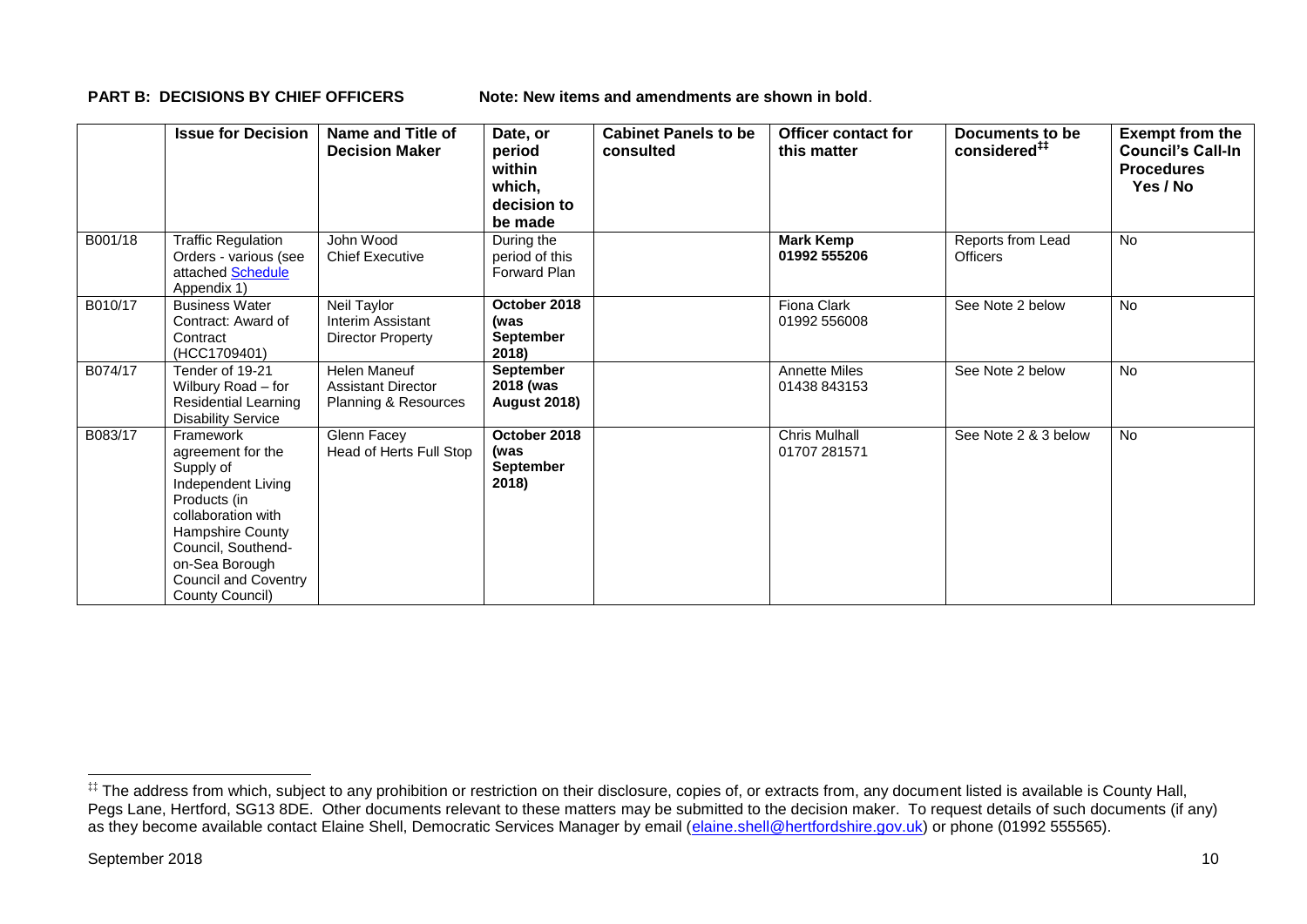| B095/17 | Batch 42 Package 1-<br>Roofing Works-<br>Bernards Heath<br>Infants, St Albans,<br>Camp Primary &<br>Nursery School, St<br>Albans & Heath Lane<br>Nursery School,<br>Hemel Hempstead<br>Award of contract<br>HCC1710059              | Neil Taylor<br>Interim Assistant<br><b>Director Property</b>        | October 2018<br>(was<br>September<br>2018)        | Jackie Aldridge<br>01992 588138 | See Note 2 below | No |
|---------|-------------------------------------------------------------------------------------------------------------------------------------------------------------------------------------------------------------------------------------|---------------------------------------------------------------------|---------------------------------------------------|---------------------------------|------------------|----|
| B096/17 | Batch 42 Package 2 -<br>Roofing Works-<br>Moss Bury Primary<br>School & Nursery,<br>Stevenage, Purwell<br>Primary School,<br>Hitchin & Watchlytes<br>School, Welwyn<br>Garden City Award of<br>contract<br>HCC1710060               | Neil Taylor<br>Interim Assistant<br><b>Director Property</b>        | October 2018<br>(was<br><b>September</b><br>2018) | Jackie Aldridge<br>01992 588138 | See Note 2 below | No |
| B097/17 | Batch 42 Package 3-<br>Roofing Works-<br><b>Bonneygrove Primary</b><br>School, Cheshunt,<br>Layston Church of<br>England First School,<br>Buntingford &<br>Longlands Primary<br>School, Cheshunt<br>Award of contract<br>HCC1710061 | Neil Taylor<br>Interim Assistant<br><b>Director Property</b>        | October 2018<br>(was<br>September<br>2018)        | Jackie Aldridge<br>01992 588138 | See Note 2 below | No |
| B104/17 | New Contract for the<br>Provision of a Two<br><b>Bed Emergency</b><br>Therapeutic<br>residential Unit for<br>Children and Young<br>People aged 11-16<br>with Challenging and<br><b>Complex Needs</b><br>(Hudnall Park)              | Marion Ingram<br>Operations Director,<br><b>Specialist Services</b> | September<br>2018 (was<br>May 2018)               | Lynn Knowles<br>07740 918847    | See Note 2 below | No |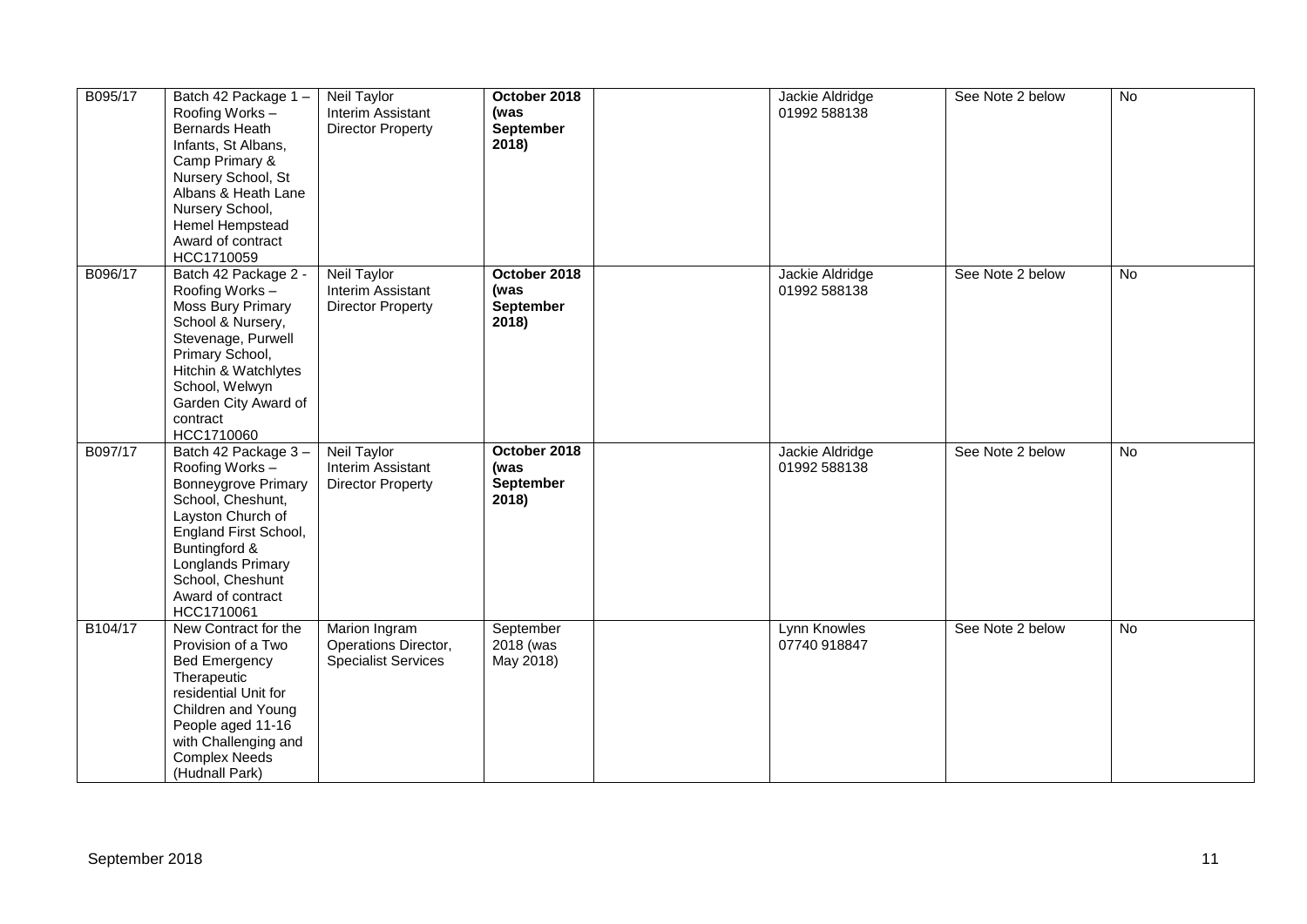| B107/17 | Cross regional tender<br>process to establish a<br>new contract for the<br>provision of<br>Residential<br>Placements for<br>Children and Young<br>People aged 10-17<br>with Challenging and<br>Complex needs:<br>Award of contract | Marion Ingram<br>Operations Director,<br><b>Specialist Services</b>                                    | September<br>2018 (was<br>May 2018)                  | Lynn Knowles<br>07740 918847        | See Note 2 below     | $\overline{N}$ |
|---------|------------------------------------------------------------------------------------------------------------------------------------------------------------------------------------------------------------------------------------|--------------------------------------------------------------------------------------------------------|------------------------------------------------------|-------------------------------------|----------------------|----------------|
| B111/17 | St Albans Library -<br>Refurbishment<br>HCC1709428                                                                                                                                                                                 | <b>Neil Taylor</b><br>Interim Assistant<br><b>Director Property</b>                                    | October 2018<br>(was<br><b>September</b><br>2018)    | Jackie Aldridge<br>01992 588138     | See Note 2 below     | $\overline{N}$ |
| B115/17 | The Supply of Office<br>Furniture                                                                                                                                                                                                  | Glenn Facey<br><b>Head of Herts FullStop</b>                                                           | <b>November</b><br>2018 (was<br>September<br>2018)   | James Conway<br>01707 292491        | See Note 2 & 3 below | $\overline{N}$ |
| B007/18 | Procurement and<br>award of contract to<br>extend superfast fibre<br>broadband to the last<br>percentage of rural<br>business areas in<br>Hertfordshire in line<br>with DEFRA funding<br>provision                                 | Owen Mapley Director<br>Resources                                                                      | September<br>2018 (was July<br>2018)                 | Anna Morrison<br>01992 588397       | See Note 2 below     | $\overline{N}$ |
| B010/18 | Provision of adult<br>weight management<br>services - Award of<br>contract                                                                                                                                                         | <b>Jim McManus</b><br>Director of Public<br>Health                                                     | <b>November</b><br>2018 (was<br><b>August 2018)</b>  | <b>Brian Gale</b><br>01438 843547   | See Note 2 below     | No             |
| B027/18 | Future of the old fire<br>station, High Street,<br>Ware                                                                                                                                                                            | Owen Mapley<br>Director of Resources                                                                   | <b>September</b><br>2018 (was<br><b>August 2018)</b> | Roger Arbon<br>01992 588052         | Report               | No             |
| B038/18 | Contract for the<br>provision of bulking<br>and transfer<br>arrangements for<br><b>Local Authority</b><br><b>Collected Waste</b>                                                                                                   | <b>Simon Aries</b><br><b>Assistant Director</b><br>Transport, Waste and<br>Environmental<br>Management | September<br>2018 (was July<br>2018)                 | <b>Matthew King</b><br>01992 556207 | See Note 2 below     | <b>No</b>      |
| B041/18 | Extend the contract<br>for the provision of<br>sexual health<br>services                                                                                                                                                           | Jim McManus, Director<br>of Public Health                                                              | September<br>2018 (was July<br>2018                  | <b>Brian Gale</b><br>01438 843537   | See Note 2 below     | No             |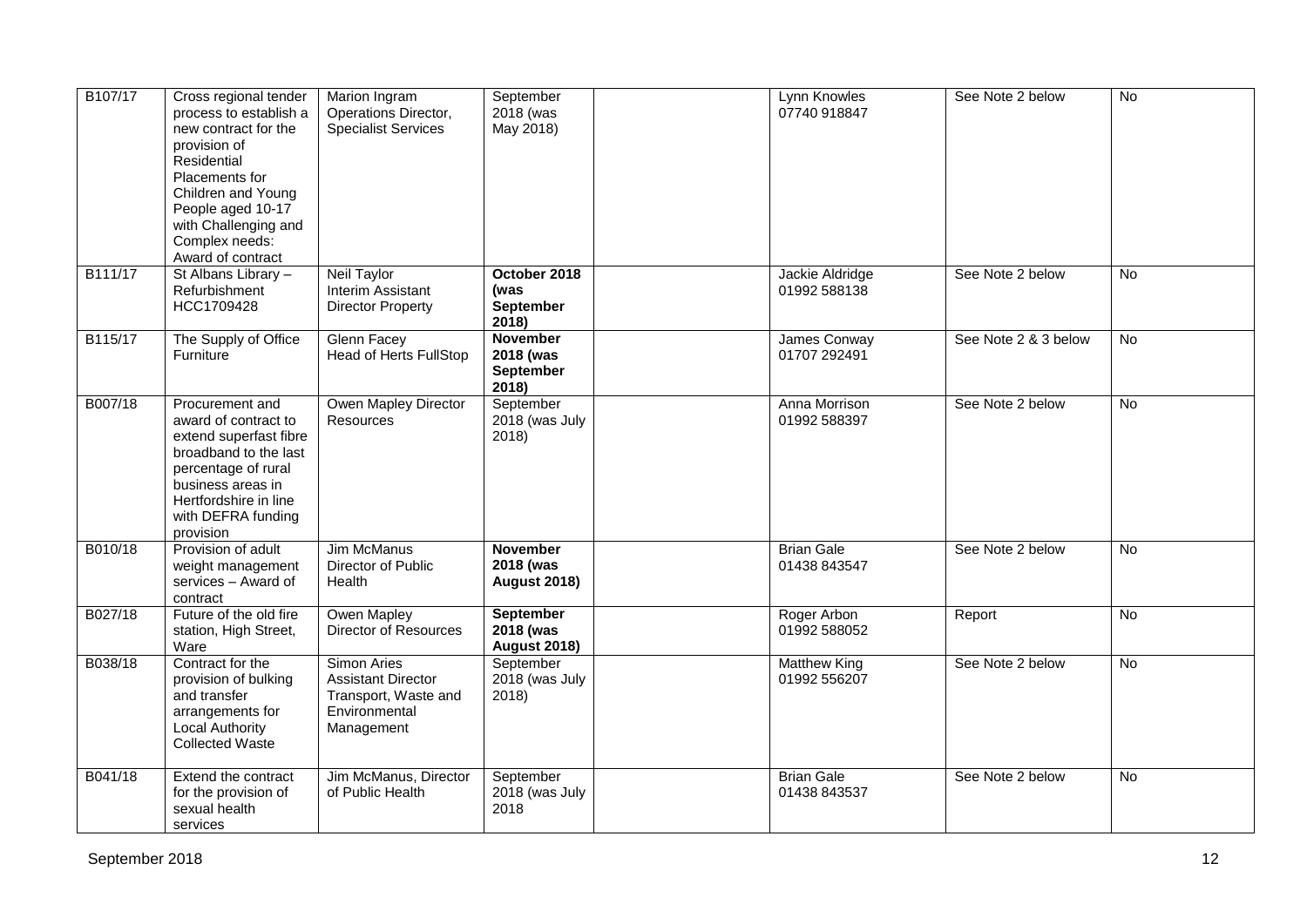| B042/18 | Use of Guardians on<br><b>Hertfordshire County</b><br><b>Council Assets</b>                                                                                                                      | Neil Taylor<br>Interim Assistant<br><b>Director Property</b>               | October 2018<br>(was<br><b>September</b><br>2018) | Mike Evans<br>01992 555634      | See Note 2 below | No        |
|---------|--------------------------------------------------------------------------------------------------------------------------------------------------------------------------------------------------|----------------------------------------------------------------------------|---------------------------------------------------|---------------------------------|------------------|-----------|
| B044/18 | Batch 43 Package 1-<br>Window Walling -<br>Bushey Heath,<br>Dewhurst St Mary,<br>Colnbrook and<br>Cassiobury Infant &<br>Nursery School,<br>Swing Gate School<br>Award of contract<br>HCC1810417 | <b>Neil Taylor</b><br>Interim Assistant<br><b>Director Property</b>        | October 2018<br>(was<br><b>September</b><br>2018) | Jackie Aldridge<br>01992 588138 | See Note 2 below | No        |
| B046/18 | Batch 44 Package 1-<br>Roofing -Cassiobury<br>Infant & Nursery,<br>Kingsway Infant<br>School Award of<br>contract<br>HCC1810420                                                                  | Neil Taylor<br>Interim Assistant<br><b>Director Property</b>               | October 2018<br>(was<br><b>September</b><br>2018) | Jackie Aldridge<br>01992 588138 | See Note 2 below | No        |
| B047/18 | Batch 44 Package 2 -<br>Roofing Works -<br>Holwell Primary,<br>Margaret Wix<br>Primary, & Millmead<br>School Award of<br>contract<br>HCC1810421                                                  | <b>Neil Taylor</b><br><b>Interim Assistant</b><br><b>Director Property</b> | October 2018<br>(was<br>September<br>2018)        | Jackie Aldridge<br>01992 588138 | See Note 2 below | No        |
| B048/18 | Batch 44 Package 3-<br>Roofing Works -<br><b>Studlands Rise</b><br>School & North<br><b>Education Support</b><br>Centre Award of<br>contract<br>HCC1810422                                       | Neil Taylor<br>Interim Assistant<br><b>Director Property</b>               | October 2018<br>(was<br><b>September</b><br>2018) | Jackie Aldridge<br>01992 588138 | See Note 2 below | <b>No</b> |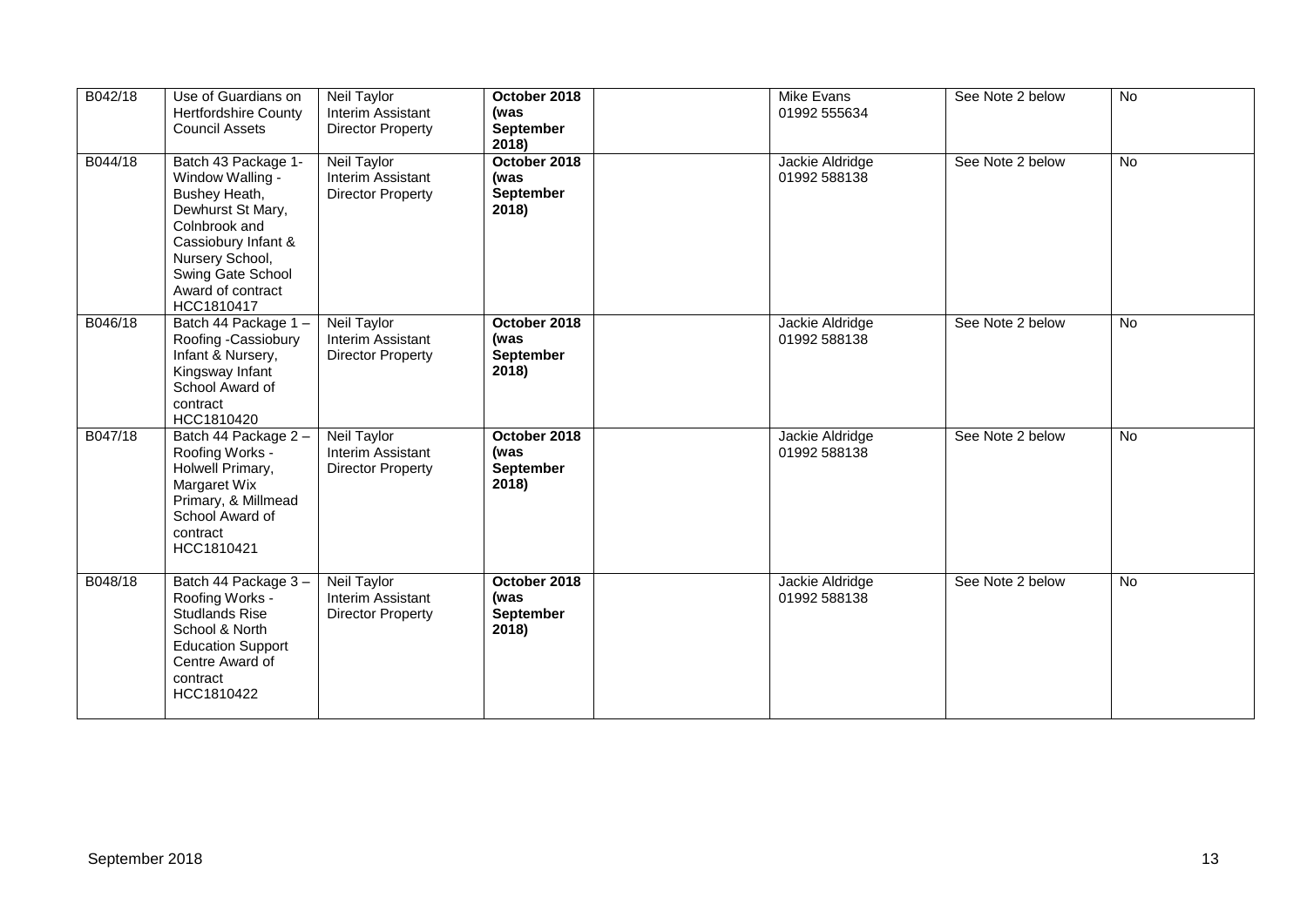| B049/18 | Batch 45 Package 1-<br>Mechanical Works -<br>Watton-at-Stone<br>Primary and Nursery<br>School & Holdbrook<br><b>Primary School</b><br>Award of contract<br>HCC1810423                                                               | Neil Taylor<br>Interim Assistant<br><b>Director Property</b>                          | October 2018<br>(was<br>September<br>2018)           | Jackie Aldridge<br>01992 588138     | See Note 2 below | <b>No</b>      |
|---------|-------------------------------------------------------------------------------------------------------------------------------------------------------------------------------------------------------------------------------------|---------------------------------------------------------------------------------------|------------------------------------------------------|-------------------------------------|------------------|----------------|
| B050/18 | <b>Blackbird Farm</b><br>Roofing and Asbestos<br>works<br>Award of contract<br>HCC1810464                                                                                                                                           | <b>Neil Taylor</b><br>Interim Assistant<br><b>Director Property</b>                   | October 2018<br>(was<br><b>September</b><br>2018)    | Jackie Aldridge<br>01992 588138     | See Note 2 below | <b>No</b>      |
| B051/18 | Implementing an<br>assistive technology<br>pilot across older<br>people's services to<br>evaluate new digital<br>technologies to<br>support people's<br>independence and<br>increase their ability<br>to stay in their own<br>homes | lain MacBeath<br>Director of Adult Care<br>Services                                   | <b>September</b><br>2018 (was<br><b>August 2018)</b> | <b>Helen Maneuf</b><br>01438 845502 | Report           | $\overline{N}$ |
| B062/18 | To extend the<br>contract for<br>Waterdale Waste<br><b>Transfer Station for</b><br>up to six months to<br>August 2019                                                                                                               | Simon Aries Assistant<br>Director - Transport,<br>Waste & Environmental<br>Management | <b>September</b><br>2018 (was<br><b>August 2018)</b> | <b>Matthew King</b><br>01992 556207 | Report           | <b>No</b>      |
| B063/18 | Implementing an<br>assistive technology<br>pilot across Learning<br>Disabilities Services.                                                                                                                                          | lain MacBeath<br>Director of Adult Care<br>Services                                   | September<br>2018 (was<br><b>August 2018)</b>        | <b>Helen Maneuf</b><br>01438 845502 | Report           | No             |
| B065/18 | Batch 43 Package 5<br><b>Window Walling -</b><br>Colnbrook School,<br>Watford & Swing<br>Gate Infant & Nursery<br>School Berkhamsted<br>- award of Contract<br>HCC1810589                                                           | <b>Neil Taylor</b><br>Interim Assistant<br>Director - Property                        | October 2018<br>(was<br><b>September</b><br>2018)    | Jackie Aldridge<br>01992 588138     | See Note 2 below | No             |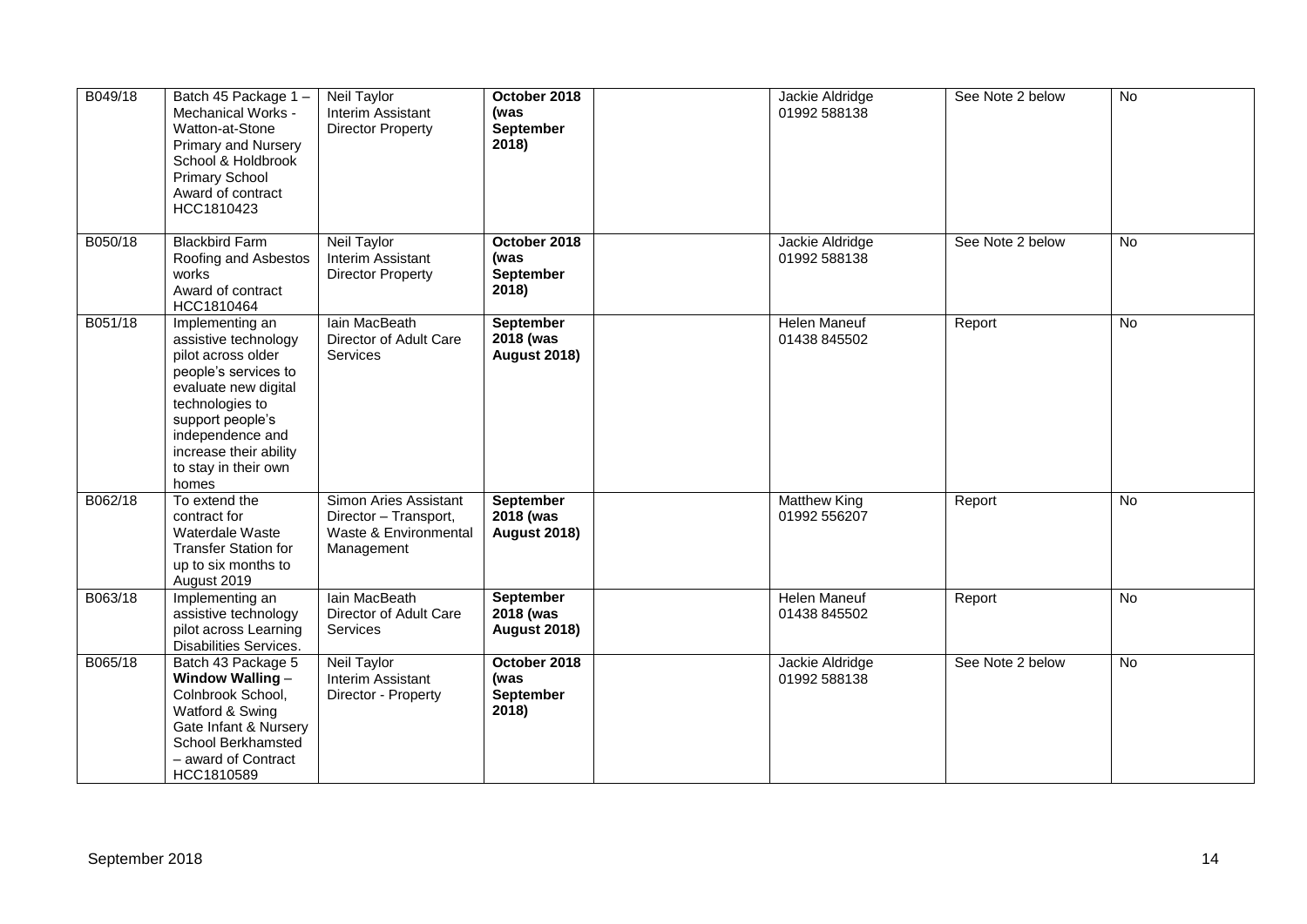| B066/18 | Expansion of<br>Leavesden Green<br>Primary School-<br>Award of Contract<br>HCC1810557                                                                                                                       | Neil Taylor<br>Interim Assistant<br>Director - Property                               | October 2018<br>(was<br><b>September</b><br>2018)    | Jackie Aldridge<br>01992 588138       | See Note 2 below | No             |
|---------|-------------------------------------------------------------------------------------------------------------------------------------------------------------------------------------------------------------|---------------------------------------------------------------------------------------|------------------------------------------------------|---------------------------------------|------------------|----------------|
| B068/18 | Award of Contract -<br>short term 'bridging'<br>arrangements for the<br>treatment and final<br>disposal of local<br>authority collected<br>residual waste arising<br>in Hertfordshire from<br>$2020 - 2022$ | Simon Aries Assistant<br>Director - Transport,<br>Waste & Environmental<br>Management | October 2018<br>(was<br>September<br>2018)           | <b>Matthew King</b><br>01992 556207   | See Note 2 below | No             |
| B069/18 | Award of Contract for<br>Vehicle Management<br>to undertake<br>maintenance, repairs,<br>fleet management,<br>lease car<br>management and<br>vehicle purchase                                                | <b>Glenn Facey</b><br><b>Head of Herts FullStop</b>                                   | <b>December</b><br>2018 (was<br>October 2018)        | <b>Patrick Stiles</b><br>01707 292391 | See Note 2 below | No             |
| B071/18 | Award of contract for<br>the provision of<br><b>Temporary Agency</b><br>Worker services with<br>effect from April 2019                                                                                      | Owen Mapley<br>Director of Resources                                                  | October 2018                                         | Sally Hopper<br>01992 555692          | See Note 2 below | No             |
| B072/18 | <b>Block Contract for the</b><br>Provision of Intensive<br>Support to Prevent<br>Family Breakdown<br>Award of Contract                                                                                      | Marion Ingram<br>Operations Director,<br><b>Specialist Services</b>                   | <b>September</b><br>2018 (was<br><b>August 2018)</b> | Lynn Knowles<br>07740 918847          | See Note 2 below | No             |
| B073/18 | Extension to contract<br>with Pohwer for Herts<br>Help                                                                                                                                                      | <b>Frances Heathcote</b><br><b>Assistant Director Adult</b><br>Care Commissioning     | <b>September</b><br>2018 (was<br><b>August 2018)</b> | <b>Ted Maddex</b><br>01438 843574     | Report           | No             |
| B074/18 | Provision of Building<br>Cleaning for Nobel<br>School - Award of<br>contract                                                                                                                                | Glenn Facey<br><b>Head of Herts FullStop</b>                                          | October 2018<br>(was August<br>2018)                 | Kean Booth<br>01707 292390            | See Note 2 below | $\overline{N}$ |
| B078/18 | Re-commissioning of<br>a Supported Living<br>Service in Welwyn<br>Hatfield - Award of<br>contract                                                                                                           | lain MacBeath<br><b>Director Adult Care</b><br><b>Services</b>                        | September<br>2018                                    | Ruth Harrington<br>01438 845843       | See Note 2 below | No             |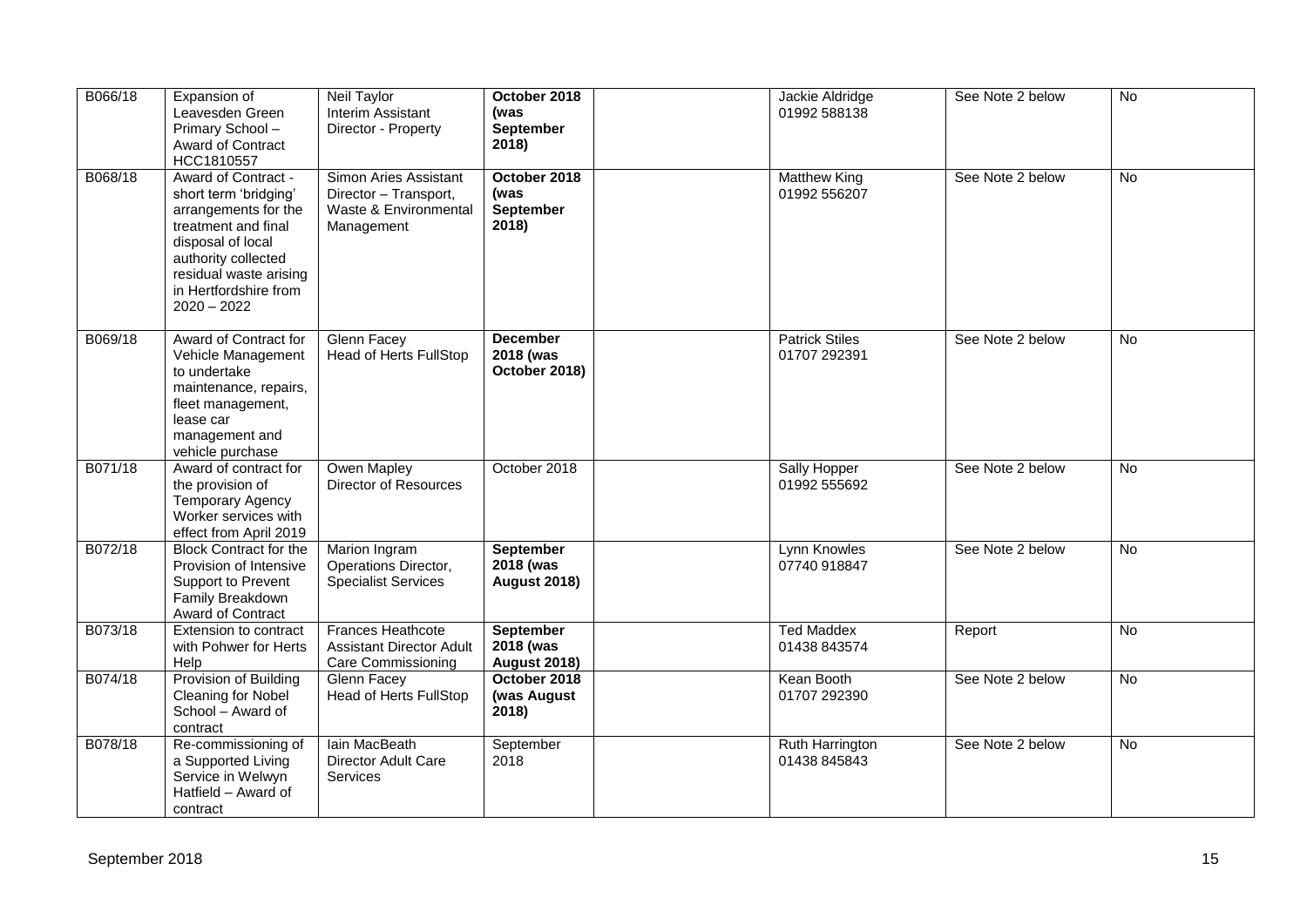| B079/18 | Provision of Adult<br>Weight Management<br>Services - Award of<br>contract                                                                               | Jim McManus, Director<br>of Public Health                                                | October 2018                                             |                                             | <b>Brian Gale</b><br>01438 843537     | See Note 2 below                                                                                                                                                     | $\overline{N}$ |
|---------|----------------------------------------------------------------------------------------------------------------------------------------------------------|------------------------------------------------------------------------------------------|----------------------------------------------------------|---------------------------------------------|---------------------------------------|----------------------------------------------------------------------------------------------------------------------------------------------------------------------|----------------|
| B080/18 | Provision of<br>Occupational Health<br>and Employee<br>Assistance<br>Programme with<br>effect from April 2019<br>- Award of contract                     | <b>Sally Hopper</b><br>Assistant Director<br>Human Resources<br><b>Services</b>          | November<br>2018                                         |                                             | Sally Hopper<br>01992 555692          | See Note 2 below                                                                                                                                                     | $\overline{N}$ |
| B081/18 | Provision of a<br>Learning Provider<br>with effect from April<br>2019 - Award of<br>Contract                                                             | Sally Hopper<br><b>Assistant Director</b><br>Human Resources<br><b>Services</b>          | <b>December</b><br>2018 (was<br><b>November</b><br>2018) |                                             | Sally Hopper<br>01992 555692          | See Note 2 below                                                                                                                                                     | <b>No</b>      |
| B082/18 | Provision of organics<br>waste treatment<br>/composting and<br>bulking services -<br>Award of contract                                                   | Simon Aries Assistant<br>Director Transport,<br>Waste and<br>Environmental<br>Management | November<br>2018                                         |                                             | <b>Matthew King</b><br>01992 556207   | See Note 2 below                                                                                                                                                     | <b>No</b>      |
| B083/18 | To enter into a<br>Delivery Agreement<br>for the construction of<br>the New Ware<br><b>Household Waste</b><br><b>Recycling Centre</b>                    | Simon Aries Assistant<br>Director Transport,<br>Waste and<br>Environmental<br>Management | <b>September</b><br>2018 (was<br><b>August 2018)</b>     |                                             | <b>Matthew King</b><br>01992 556207   |                                                                                                                                                                      | <b>No</b>      |
| B087/18 | <b>Extension of Housing</b><br><b>Related Support</b><br><b>Contracts for Adults</b><br>with Complex Needs                                               | lain MacBeath<br>Director Adult Care<br><b>Services</b>                                  | <b>September</b><br>2018 (was<br><b>August 2018)</b>     |                                             | <b>Helen Gledhill</b><br>01438 843817 | See Note 2 below                                                                                                                                                     | $\overline{N}$ |
| B088/18 | To consult on the<br>future provision of<br>housing related<br>support for adult drug<br>and alcohol users                                               | Jim McManus, Director<br>of Public Health                                                | September<br>2018                                        |                                             | <b>Brian Gale</b><br>01438 843537     | See Note 2 below                                                                                                                                                     | No             |
| B090/18 | To establish a<br>Framework<br>Agreement for future<br>Supported Living<br>services and appoint<br>providers via a full<br>competitive tender<br>process | Iain MacBeath<br>Director Adult Care<br><b>Services</b>                                  | October 2018                                             | Adult Care & Health<br><b>Cabinet Panel</b> | Ruth Harrington<br>01438 845843       | See Note 2 below<br>Part II (due to<br>'Information relating to<br>the financial or<br>business affairs of any<br>particular person<br>(including the<br>Council')". | No             |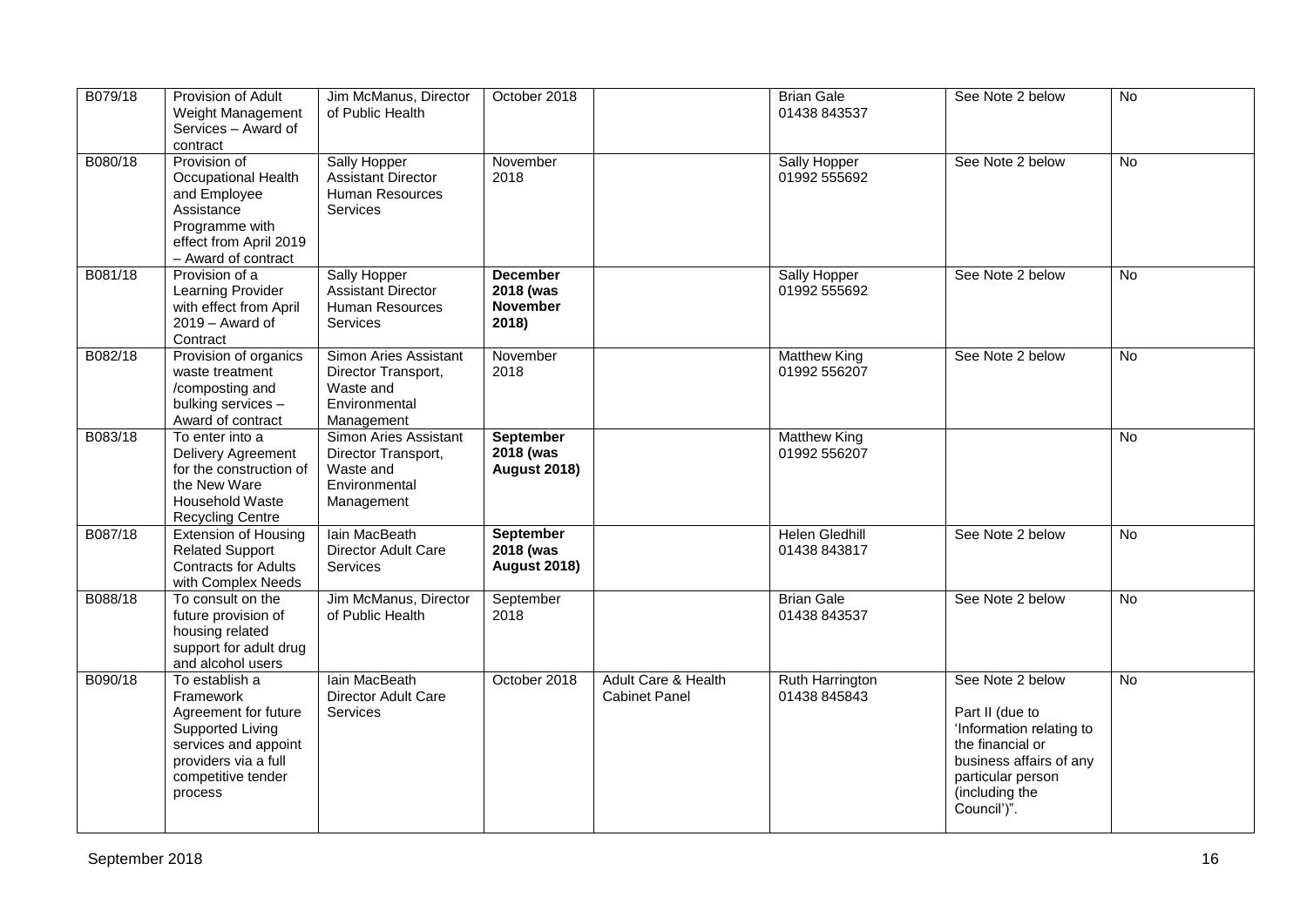| B091/18 | Whether to<br>reconfigure the future<br>provision of housing<br>related support for<br>adult drug and<br>alcohol users                          | Jim McManus, Director<br>of Public Health                                            | November<br>2018                  | <b>Brian Gale</b><br>01438 843537 |                  | $\overline{N}$ |
|---------|-------------------------------------------------------------------------------------------------------------------------------------------------|--------------------------------------------------------------------------------------|-----------------------------------|-----------------------------------|------------------|----------------|
| B092/18 | Award of contract for<br>the provision of<br><b>Young Carers</b><br><b>Support Service</b>                                                      | <b>Lindsey Edwards</b><br>Interim Assistant<br>Director Services for<br>Young People | December<br>2018                  | Ruth Fennemore<br>01462 844417    | See Note 2 below | No             |
| B093/18 | Award of contract for<br>the provision of<br>Occupational Health<br>and Employee<br>Assistance<br>Programme with<br>effect from April 2019      | Sally Hopper<br><b>Assistant Director</b><br><b>HR Services</b>                      | November<br>2018                  | Sally Hopper<br>01992 555692      | See Note 2 below | No             |
| B094/18 | Award of Contract for<br>the Provision of a<br>Learning Provider<br>with effect from April<br>2019                                              | Sally Hopper<br><b>Assistant Director</b><br><b>HR Services</b>                      | December<br>2018                  | Sally Hopper<br>01992 555692      | See Note 2 below | <b>No</b>      |
| B095/18 | To give final approval<br>to a contribution in<br>respect of playing<br>field works for the<br><b>Croxley Danes</b><br>School, Croxley<br>Green | Owen Mapley<br>Director of Resources                                                 | Not before 6<br>September<br>2018 | Dan Hardy<br>01992 558923         | See note 2 below | $\overline{N}$ |
| B096/18 | To give final approval<br>to a contribution in<br>respect of playing<br>field works for the<br>Katherine Warington<br>School, Harpenden.        | Owen Mapley<br>Director of Resources                                                 | Not before 6<br>September<br>2018 | Dan Hardy<br>01992 558923         | See note 2 below | No             |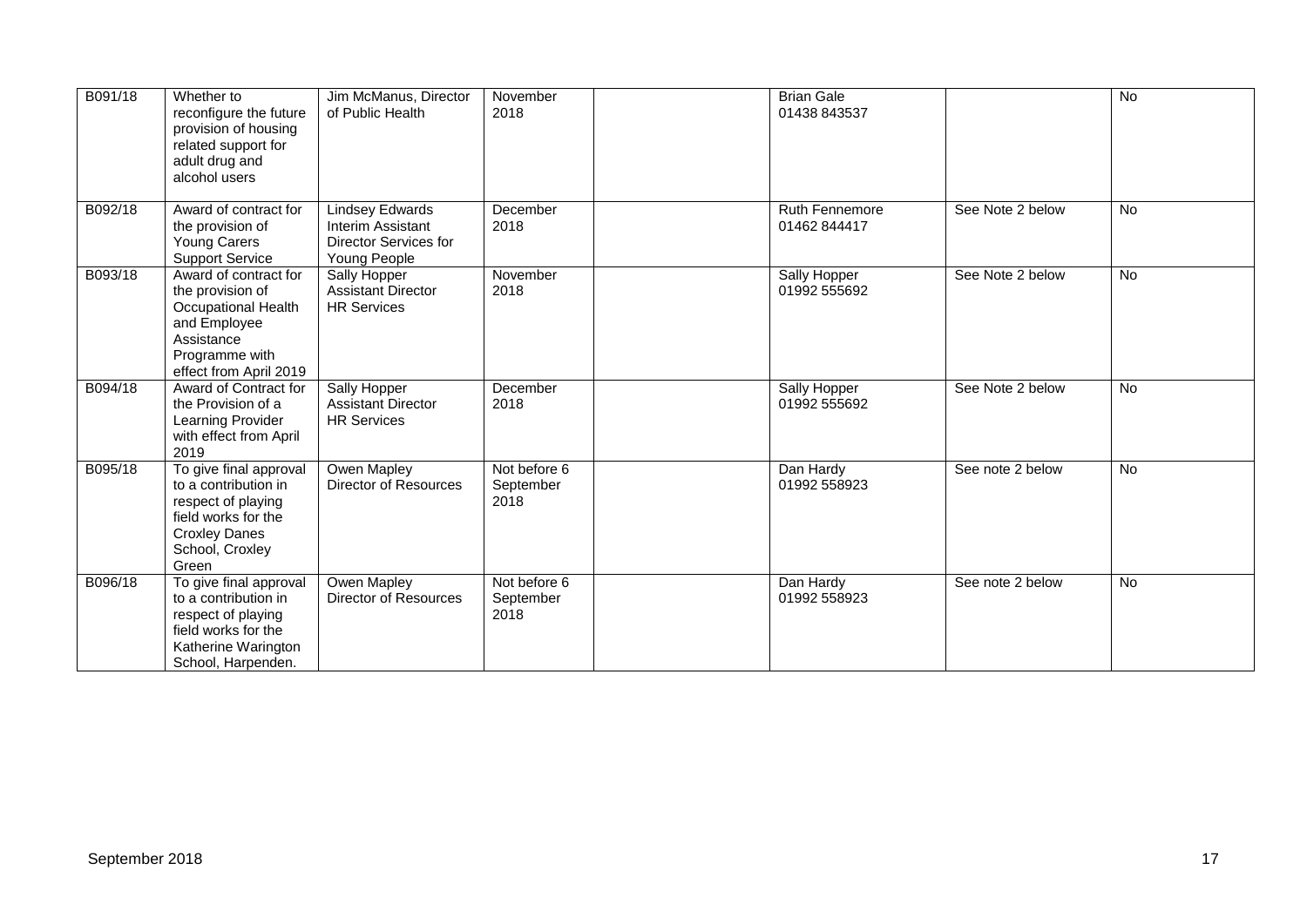| B097/18 | Whether or not to<br>agree to the proposal,<br>following the<br>publishing of statutory<br>notices, to<br>reconfigure existing<br>services to schools to<br>meet the needs of<br>primary-aged children<br>with specific learning<br>difficulties (SpLD)<br>Closure of the<br>existing SpLD bases<br>in 10 schools across<br>the County and the<br>organisation of<br>Outreach Support to<br>four teams under the<br><b>Special Educational</b><br>Needs (SEN)<br>specialist 0-25 | Jenny Coles<br>Director of Children's<br><b>Services</b>          | Not before 7<br>September<br>2018  | Pauline Davis<br>01992 555865 | See note 2 below                                                                                                                                         | $\overline{N}$ |
|---------|----------------------------------------------------------------------------------------------------------------------------------------------------------------------------------------------------------------------------------------------------------------------------------------------------------------------------------------------------------------------------------------------------------------------------------------------------------------------------------|-------------------------------------------------------------------|------------------------------------|-------------------------------|----------------------------------------------------------------------------------------------------------------------------------------------------------|----------------|
| B098/18 | support service<br>Extension of existing<br>Hertfordshire Care<br><b>Providers Association</b><br>(HCPA) contract<br>under clause 3.3 of<br>existing contract                                                                                                                                                                                                                                                                                                                    | Helen Manuef<br><b>Assistant Director</b><br>Planning & Resources | Not before 6<br>September<br>2018  | Mark Gwynne<br>01438 843544   | See note 2 below                                                                                                                                         | No             |
| B099/18 | Consideration of a<br>reduction in the<br>liability insurance<br>premium based on<br>changes to self-<br>insurance thresholds<br>under the long term<br>agreement with QBE<br>(insurance provider)                                                                                                                                                                                                                                                                               | <b>Terry Barnett</b><br><b>Head of Assurance</b><br>Services      | Not before 21<br>September<br>2018 | Fiona Timms<br>01438 843565   | Schedule outlining<br>options and associated<br>risks arising from<br>premium reductions<br>and the related<br>increase in self-<br>insurance thresholds |                |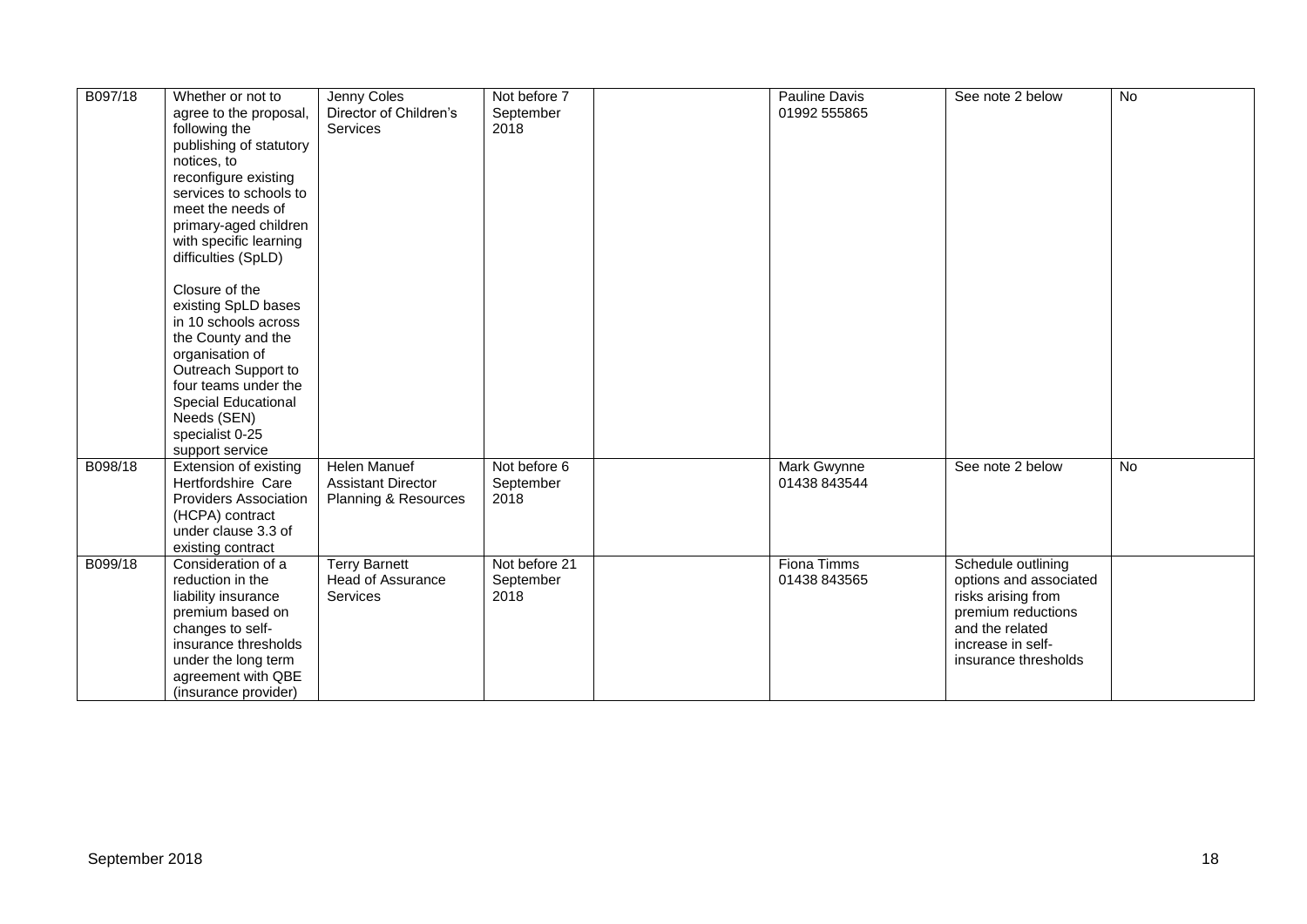| B100/18 | <b>Hertfordshire Adult</b><br>and Family Learning<br>Service (HAFLS) -<br><b>Whether to Tender</b><br>for the provision of<br><b>Adult Learning</b><br>across<br><b>Hertfordshire for</b><br>academic year<br>2019/20                                                                   | <b>Steven Lee Foster</b><br><b>Assistant Director for</b><br><b>Adult Care Services</b> | October 2018            | Lyn Keates<br>01992 588626             | See note 2 below      | No        |
|---------|-----------------------------------------------------------------------------------------------------------------------------------------------------------------------------------------------------------------------------------------------------------------------------------------|-----------------------------------------------------------------------------------------|-------------------------|----------------------------------------|-----------------------|-----------|
| B101/18 | <b>Award of contract</b><br>for provision of<br>external / internal<br>Audit contractor, to<br>supplement the<br>available in-house<br>internal Audit<br>resource, for the<br>delivery of the<br><b>County's Shared</b><br><b>Internal Audit</b><br>Service (SIAS) from<br>1 April 2019 | <b>Terry Barnett</b><br><b>Head of Assurance</b><br><b>Services</b>                     | <b>November</b><br>2018 | <b>Chris Wood</b><br>01438 845513      | See note 2 below      | <b>No</b> |
| B102/18 | <b>Procurement for</b><br>The provision of an<br><b>Enterprise Resource</b><br><b>Planning (ERP)</b><br><b>System for Herts</b><br><b>FullStop: Award of</b><br>contract                                                                                                                | <b>Glenn Facey</b><br><b>Head of Herts</b><br><b>FullStop</b>                           | <b>November</b><br>2018 | <b>Glenn Facey</b><br>01707 292364     | See note 2 below      | <b>No</b> |
| B103/18 | The Supply of<br><b>Whiteboards, Notice</b><br><b>Boards and</b><br><b>Associated</b><br><b>Equipment</b><br><b>Framework in</b><br>association with<br><b>Hampshire County</b><br><b>Council and Suffolk</b><br><b>County Council:</b><br><b>Award of contract</b>                     | <b>Glenn Facey</b><br><b>Head of Herts</b><br><b>FullStop</b>                           | <b>December</b><br>2018 | <b>Patrick Maguire</b><br>01707 292367 | See notes 2 & 3 below | No        |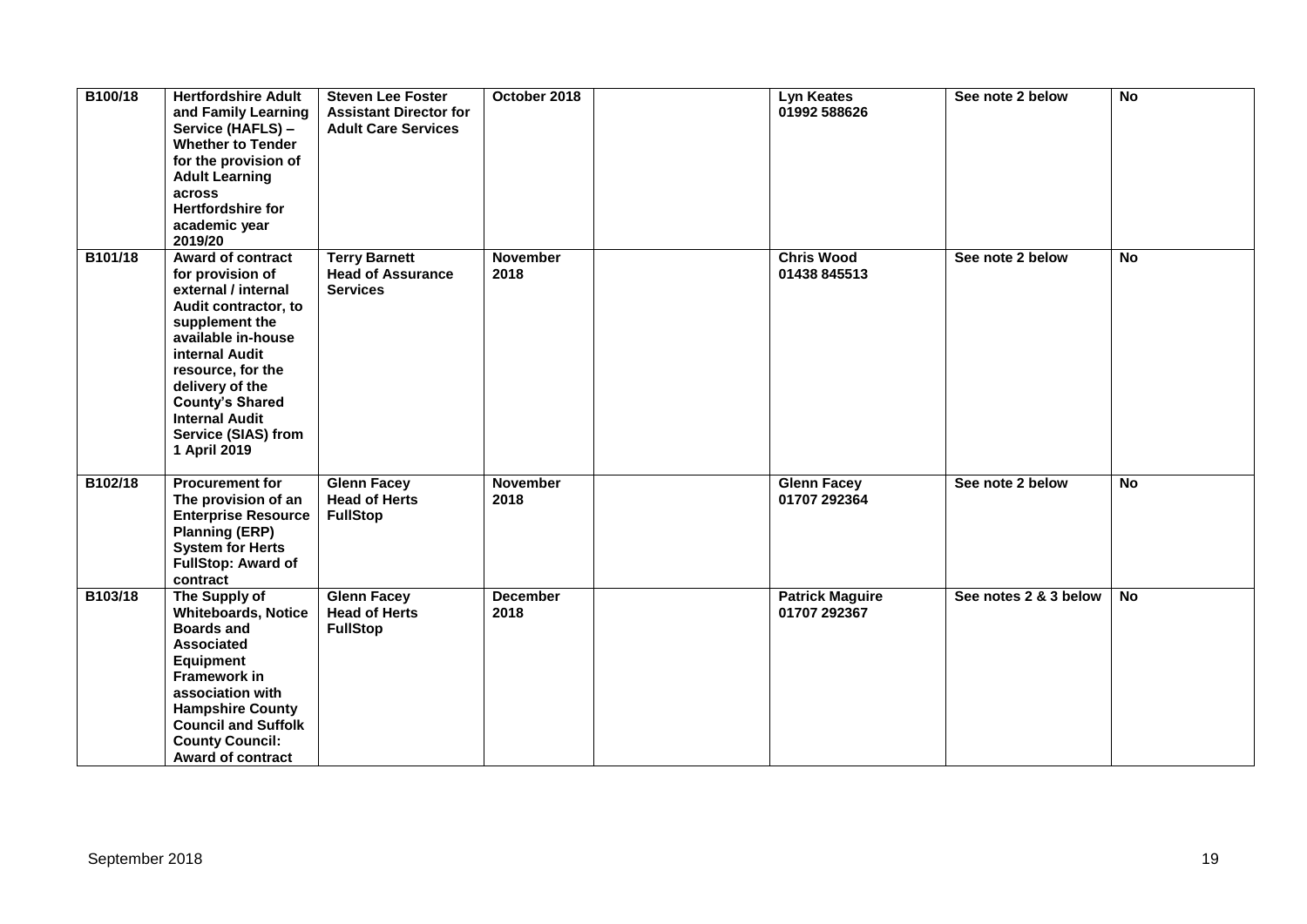| B104/18 | The Provision of a<br><b>Catalogue Printing</b><br><b>Service for Herts</b><br><b>FullStop: Award of</b><br>contract                                                             | <b>Glenn Facey</b><br><b>Head of Herts</b><br><b>FullStop</b>                                                        | <b>December</b><br>2018 | <b>Patrick Maguire</b><br>01707 292367 | See note 2 below | <b>No</b>      |
|---------|----------------------------------------------------------------------------------------------------------------------------------------------------------------------------------|----------------------------------------------------------------------------------------------------------------------|-------------------------|----------------------------------------|------------------|----------------|
| B105/18 | Environmental<br><b>Resource Planning</b><br><b>Consultancy</b><br><b>Framework: Award</b><br>of contract                                                                        | <b>Simon Aries</b><br><b>Assistant Director</b><br><b>Transport, Waste and</b><br><b>Environmental</b><br>Management | January 2019            | <b>Matthew King</b><br>01992 556207    | See note 2 below | <b>No</b>      |
| B106/18 | To establish a<br><b>Framework</b><br><b>Agreement for</b><br>future Supported<br><b>Living Services and</b><br>appoint providers<br>via a full<br>competitive tender<br>process | lain MacBeath<br><b>Director Adult Care</b><br><b>Services</b>                                                       | January 2019            | <b>Ruth Harrington</b><br>01438 845843 | See note 2 below | $\overline{N}$ |
| B107/18 | <b>Provision of Art</b><br>Therapy Sessions -<br><b>Award of contract</b>                                                                                                        | <b>Lindsey Edwards</b><br><b>Interim Assistant</b><br><b>Director Services for</b><br><b>Young People</b>            | January 2019            | <b>Maria Nastri</b><br>01992 555471    | See Note 2 below | <b>No</b>      |
| B108/18 | HCC1810701-<br><b>School Expansion -</b><br><b>Belswains School,</b><br><b>Hemel Hempstead:</b><br><b>Award of contract</b>                                                      | <b>Neil Taylor</b><br><b>Interim Assistant</b><br><b>Director - Property</b>                                         | <b>November</b><br>2018 | <b>Trevor Mose</b><br>01992 556658     | See note 2 below | <b>No</b>      |
| B109/18 | HCC1810703-<br><b>Property Works</b><br>Framework 2019-<br>2023                                                                                                                  | <b>Neil Taylor</b><br><b>Interim Assistant</b><br><b>Director - Property</b>                                         | January 2019            | <b>Trevor Mose</b><br>01992 556658     |                  | <b>No</b>      |
| B110/18 | HCC1810704-<br><b>Property</b><br><b>Consultancy</b><br>Framework 2019 -<br>2023                                                                                                 | <b>Neil Taylor</b><br><b>Interim Assistant</b><br><b>Director - Property</b>                                         | January 2019            | <b>Trevor Mose</b><br>01992 556658     |                  | No             |
| B111/18 | HCC1810826-<br><b>Provision of</b><br><b>Demountable</b><br>temporary / modular<br>buildings: Award of<br>contract                                                               | <b>Neil Taylor</b><br><b>Interim Assistant</b><br><b>Director - Property</b>                                         | January 2019            | <b>Trevor Mose</b><br>01992 556658     | See note 2 below | <b>No</b>      |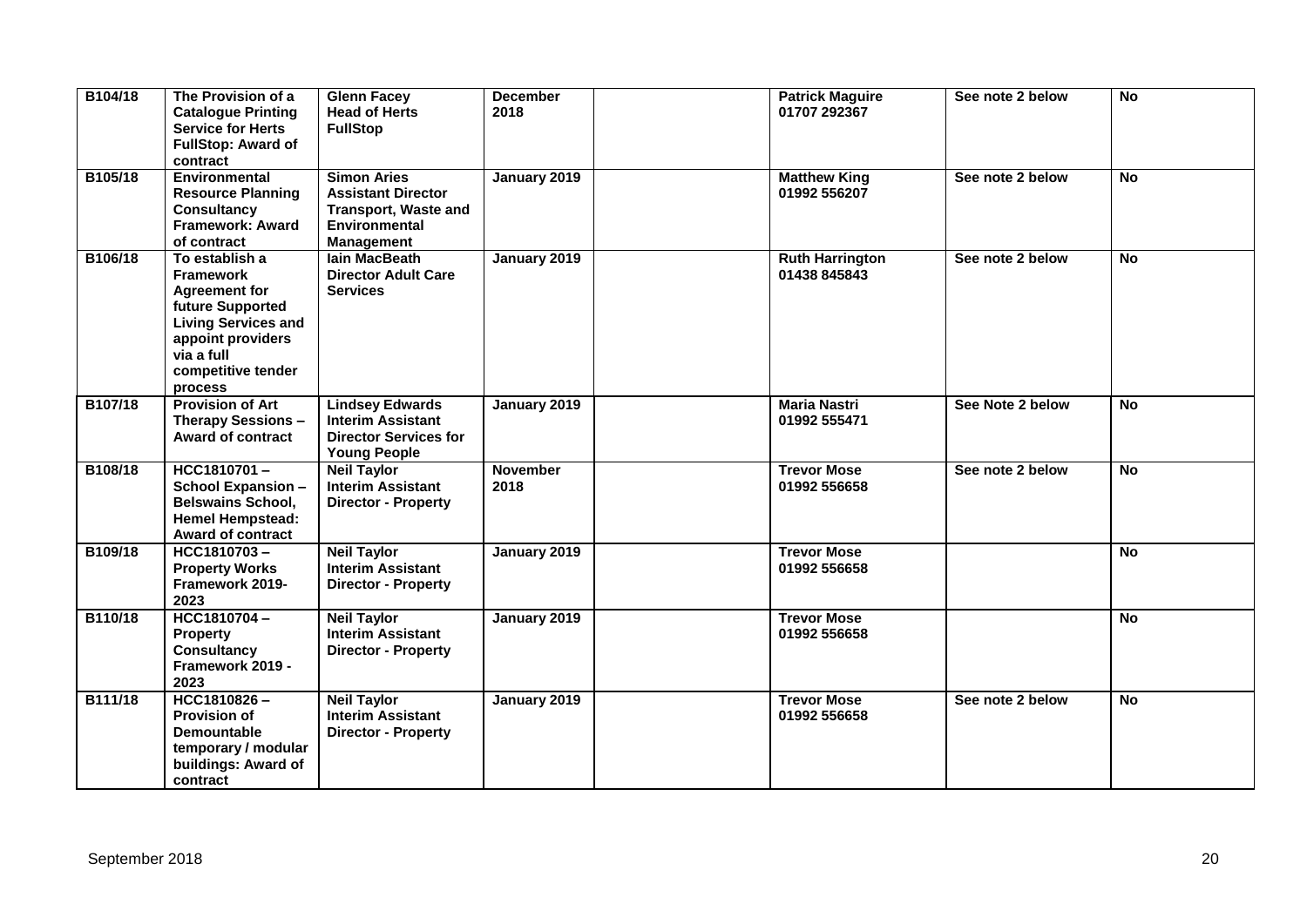# **Notes:**

- 1. CBC contract = on behalf of 17 local authority members of the Central Buying Consortium<br>2. Quality and price evaluation derived from tenderers' submissions (which may con
- 2. Quality and price evaluation derived from tenderers' submissions *(which may contain exempt information and if so will not be available for public inspection)* If you have any general enquiries about this Forward Plan - contact Elaine Shell, Democratic Services Manager, 01992 555565 Email: [elaine.shell@hertfordshire.gov.uk](mailto:elaine.shell@hertfordshire.gov.uk)
- 3. Collaborative contract with one or more authorities (not a CBC contract)
- 4. Part II (due to 'Information relating to the financial or business affairs of any particular person (including the Council')".

**KATHRYN PETTITT, CHIEF LEGAL OFFICER**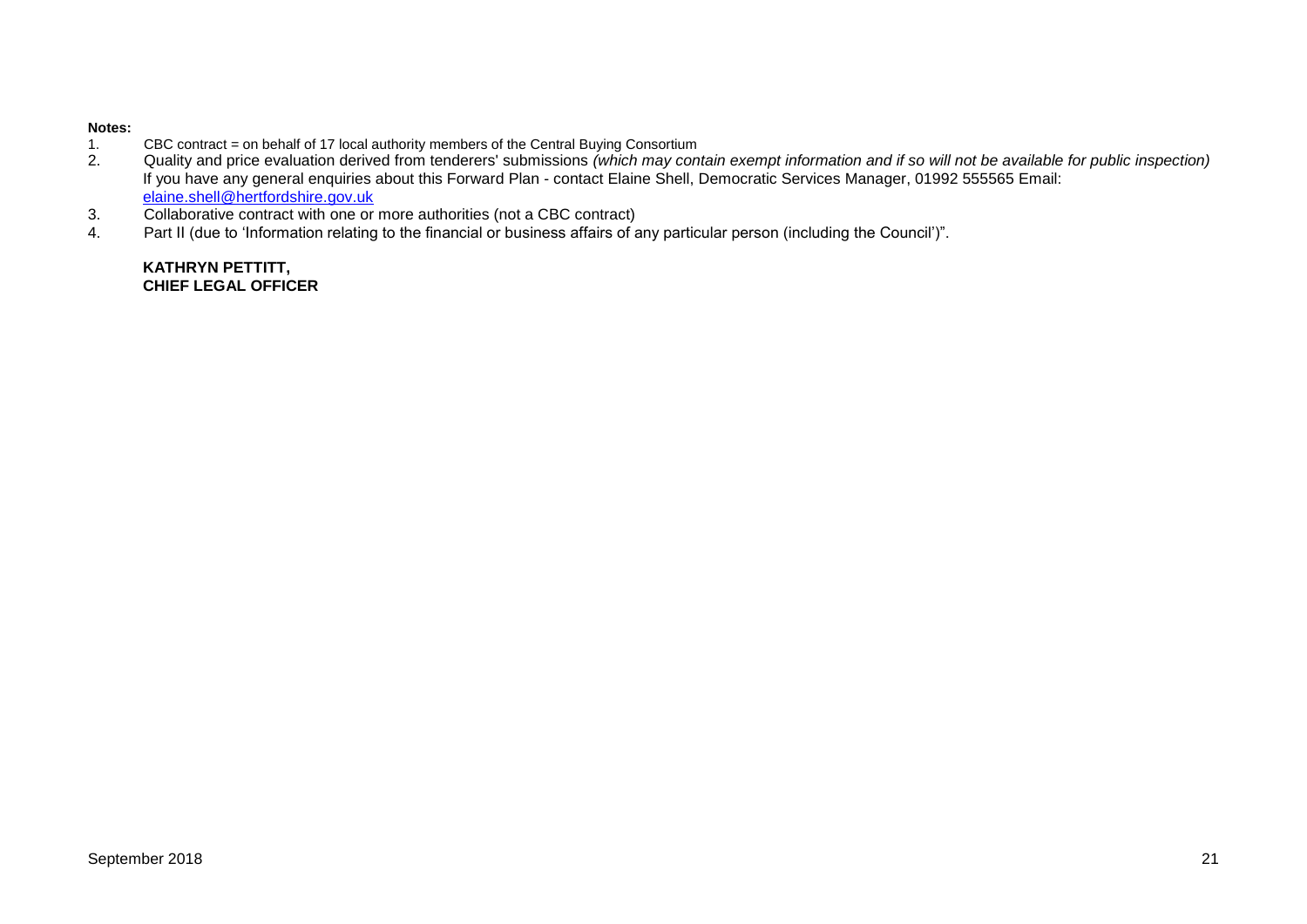

# **Hertfordshire** HERTFORDSHIRE COUNTY COUNCIL

**FORWARD PLAN Notice of (a) key and other decisions likely to be made on behalf of the County Council by Cabinet, (b) key decisions likely to be made on behalf of the County Council by Officers and** 

**(c) decisions on Traffic Regulation Orders likely to be made by Officers on behalf of the County Council in the period 1 October 2018 – 31 January 2019**

# **Published: 7 September 2018**

[Note: Key decisions and other decisions due to be reached in September 2018 but not yet made remain listed (notice of these items was given in the Forward Plan issued on 1 August 2018)]

# **TRAFFIC REGULATION ORDERS**

#### **EAST HERTS & LEA VALLEY**

#### **Broxbourne**

| Location                                               | <b>Proposed Restriction</b>                                   |
|--------------------------------------------------------|---------------------------------------------------------------|
| Dinant Link Road, Hoddesdon                            | 40mph Speed Limit                                             |
| Goff's Lane, Goff's Oak                                | Experimental Prohibition of Left Turn                         |
| Lea/Gordon Roads, Waltham Abbey                        | <b>Waiting Restrictions</b>                                   |
| Various Roads, Broxbourne/Hoddesdon/Worrmley (12 area) | <b>Waiting Restrictions</b>                                   |
| Various Roads, Cheshunt/Waltham Cross (7 area)         | <b>Waiting Restrictions</b>                                   |
| Churchgate & College Roads, Cheshunt                   | <b>Waiting Restrictions</b>                                   |
| Pengelly Close, Cheshunt                               | <b>Waiting Restrictions</b>                                   |
|                                                        |                                                               |
| <b>East Herts</b>                                      |                                                               |
| Location                                               | <b>Proposed Restriction</b>                                   |
| Park Road, Ware                                        | <b>Waiting Restrictions</b>                                   |
| Cozens Road, Woodley Road, Ware                        | <b>Waiting Restrictions</b>                                   |
| Church Street, Bishop's Stortford                      | <b>Waiting Restrictions</b>                                   |
| South Street, Bishop's Stortford                       | <b>Waiting Restrictions</b>                                   |
| Horns Road, West Street, Hertford                      | Waiting Restrictions, 20mph Speed Limit, Prohibition of Entry |
| A120 Bishop's Stortford                                | 40mph Speed Limit                                             |
| Ermine Street, Buntingford                             | Waiting Restrictions, Road Humps, 30mph speed limit           |

| Pegs Lane, Hale Road, Hertford       | <b>Waiting Restrictions</b>                                                        |
|--------------------------------------|------------------------------------------------------------------------------------|
| Various Roads, Hertford (3 areas)    | <b>Waiting Restrictions</b>                                                        |
| Various Roads, Buntingford (2 areas) | <b>Waiting Restrictions</b>                                                        |
| Various Roads, Puckeridge            | 7.5 Tonne Weight Limit                                                             |
| Pound Lane, Hunsdon                  | <b>Waiting Restrictions</b>                                                        |
| Various Roads, Standon & Much Hadham | 7.5 Tonne Weight Limit Revocation                                                  |
| <b>Hertford Town Centre</b>          | Road Humps, Pedestrian Crossing, One Way, Pedestrian<br>Zone, Waiting Restrictions |
|                                      |                                                                                    |
|                                      |                                                                                    |
|                                      |                                                                                    |

Rye Street, Bishop's Stortford Road Humps, Pedestrian Crossing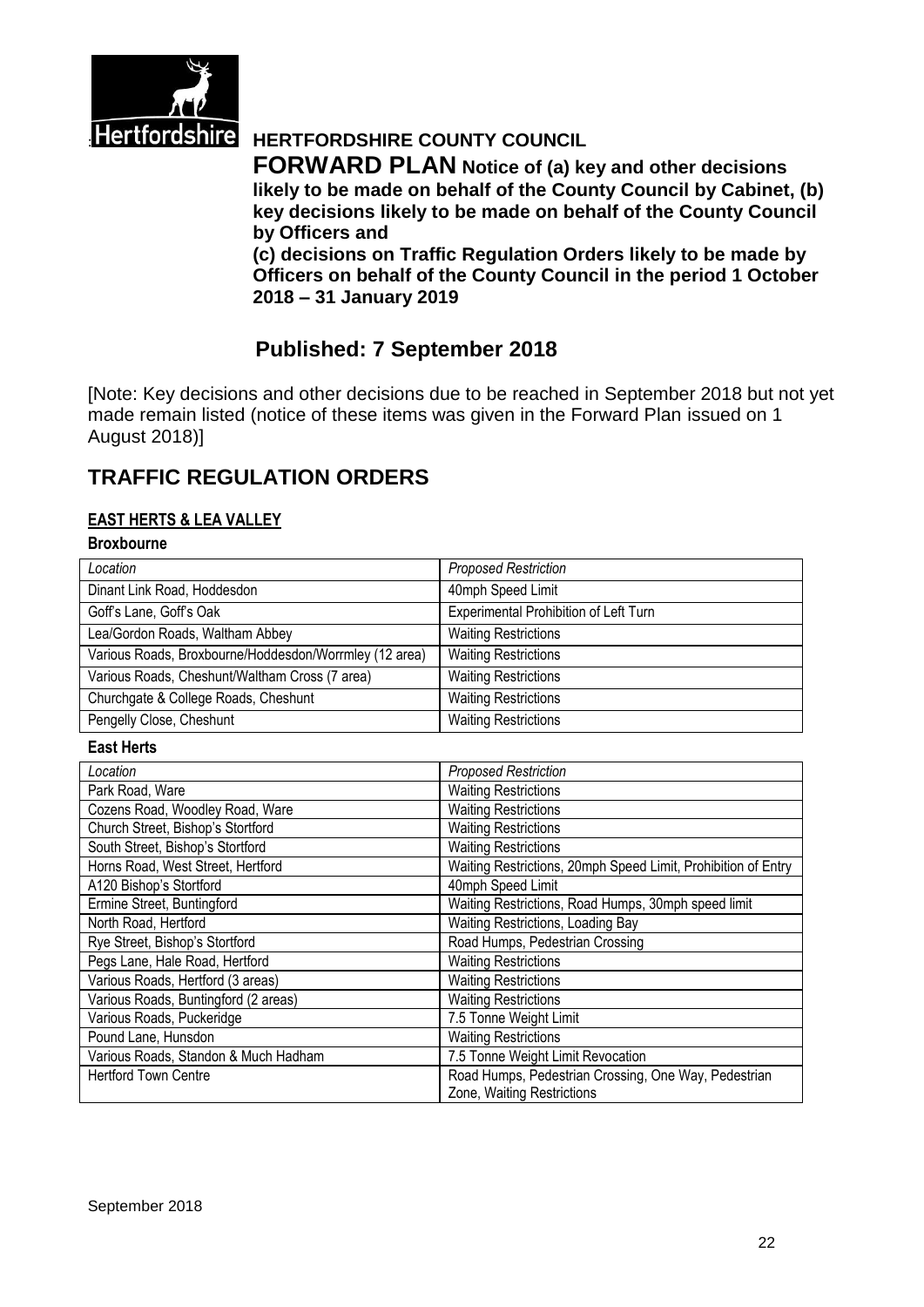### **MID HERTS**

#### **Dacorum**

| Location                                        | <b>Proposed Restriction</b>              |
|-------------------------------------------------|------------------------------------------|
| Various Roads, Tring                            | 20mph Speed Limit                        |
| Chesham/Newhouse Roads etc, Kings Langley       | <b>Waiting Restrictions</b>              |
| Lime Walk, Sheephouse Road, Hemel Hempstead     | <b>Waiting Restrictions</b>              |
| Tringford Road, Tring                           | 30mph Speed Limit, Waiting Restrictions  |
| Cambrian Way/Malvern Way, Hemel Hempstead       | Road Humps                               |
| Sunnyhill Road/Melsted Road, Hemel Hempstead    | <b>Waiting Restrictions</b>              |
| Three Cherry Trees Lane, Hemel Hempstead        | <b>Experimental Waiting Restrictions</b> |
| Wood Lane End, Buncefield Lane, Hemel Hempstead | 7.5t Weight Limit                        |

#### **St. Albans**

| Location                                             | <b>Proposed Restriction</b>                       |
|------------------------------------------------------|---------------------------------------------------|
| Various Roads, London Colney                         | 20mph Speed Limit Zone, Road Humps                |
| Holyrood Crescent, St Albans                         | Waiting Restriction, Revocation of Parking Places |
| Various Roads, Harpenden                             | 20 & 40mph Speed Limits                           |
| Hatfield Road, St Albans                             | Parking Place Revocation                          |
| Bernard / Catherine Streets, St Albans               | 20mph Speed Limit Zone                            |
| Sandpit Lane, St Albans                              | 30mph Speed Limit                                 |
| A5183 St Albans / Redbourn Roads, Redbourn/St Albans | 40mph Speed Limit                                 |

# **Welwyn Hatfield**

| Location                                     | <b>Proposed Restriction</b>                 |
|----------------------------------------------|---------------------------------------------|
| Various Roads, Hatfield                      | 20mph Speed Limit Zone                      |
| Foxes, Foxes Lane, North Mymms               | Prohibition of Driving                      |
| Great North Road, Hatfield Station, Hatfield | <b>Waiting Restrictions</b>                 |
| Various Roads, Hatfield                      | 20mph Zone                                  |
| Various Roads, Welwyn Garden City            | <b>Waiting Restrictions</b>                 |
| Great North Road, Hatfield                   | <b>Waiting Restrictions</b>                 |
| Hillcrest & Sorrel Close, Hatfield           | <b>Waiting Restrictions, Parking Places</b> |

## **NORTH HERTS**

#### **North Herts**

| Location                                | <b>Proposed Restriction</b>                       |
|-----------------------------------------|---------------------------------------------------|
| Offley BOAT 20, Offley                  | <b>Experimental Prohibition of Motor Vehicles</b> |
| York Way, Royston                       | Waiting Restrictions, Road Humps                  |
| Wymondley Road, Pirton Close, Hitchin   | <b>Waiting Restrictions</b>                       |
| Charlton Road, Hitchin                  | 20mph Speed Limit                                 |
| Park Lane/Gun Lane, Knebworth           | <b>Waiting Restrictions</b>                       |
| Highbury Road, Hitchin                  | Road Humps                                        |
| Kits Lane, Wallington Road etc, Baldock | 20mph Speed Limit                                 |

# **Stevenage**

| Location                 | <b>Proposed Restriction</b> |
|--------------------------|-----------------------------|
| Hertford Road, Stevenage | Bus Lane                    |
| Hertford Road, Stevenage | Road Humps                  |

### **SOUTH WEST HERTS**

#### **Hertsmere**

| Location                                      | <b>Proposed Restriction</b>                           |
|-----------------------------------------------|-------------------------------------------------------|
| Chase Avenue, Potters Bar                     | Waiting and Revocation of School Keep Clear Markings  |
| Various Roads, Borehamwood                    | <b>Waiting Restrictions</b>                           |
| Bushey Hall Road, Grove Hall Road etc, Bushey | Waiting Restrictions, Road Humps, 20mph Speed Limit   |
| St Albans Road, Swanland Road, South Mymms    | Clearway, Abnormal Load Parking Places, Verge Parking |
| Tempest Avenue/Mandeville Road, Potters Bar   | <b>Waiting Restrictions</b>                           |
| Balcon Way, Potters Bar                       | <b>Waiting Restrictions</b>                           |